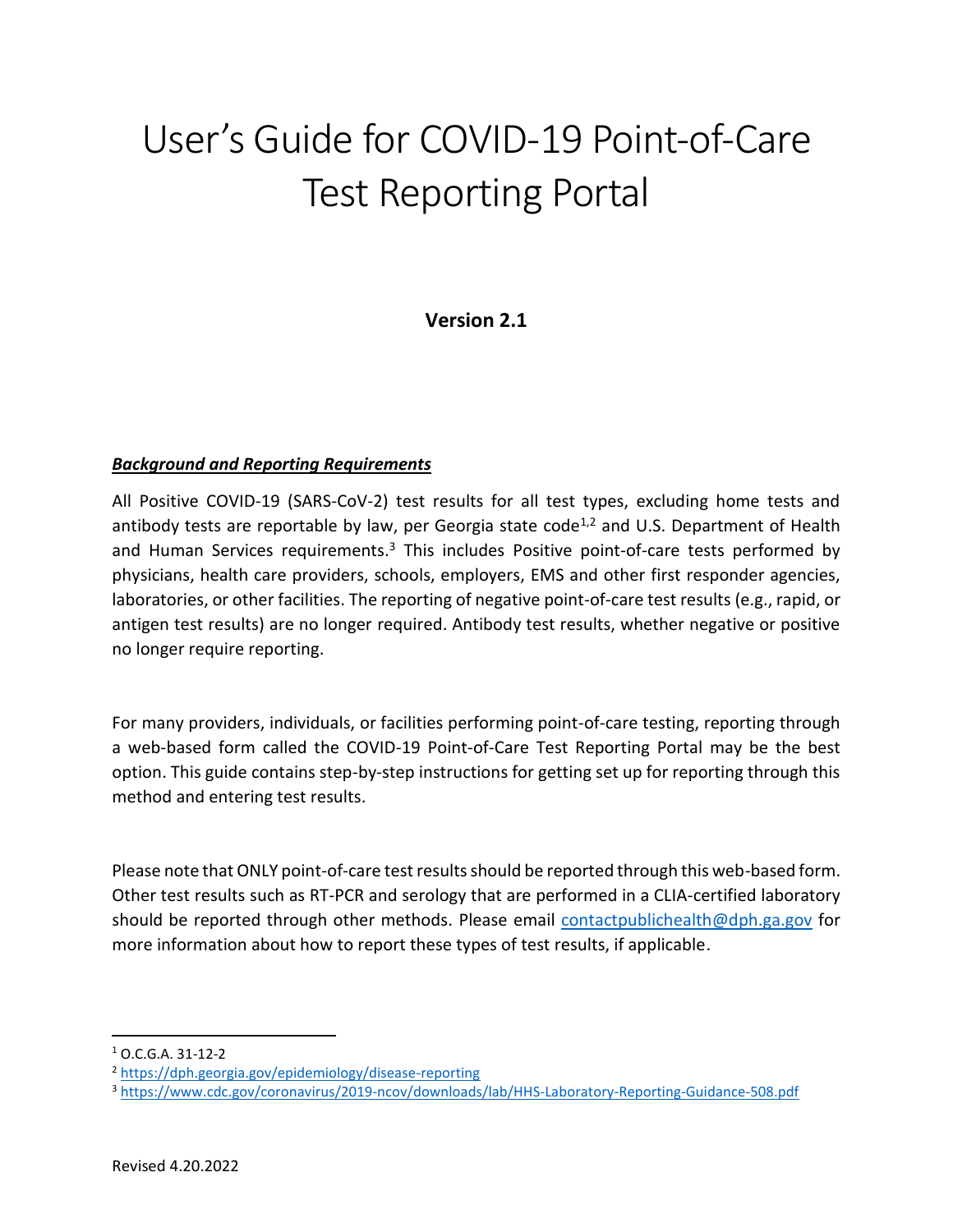# Table of Contents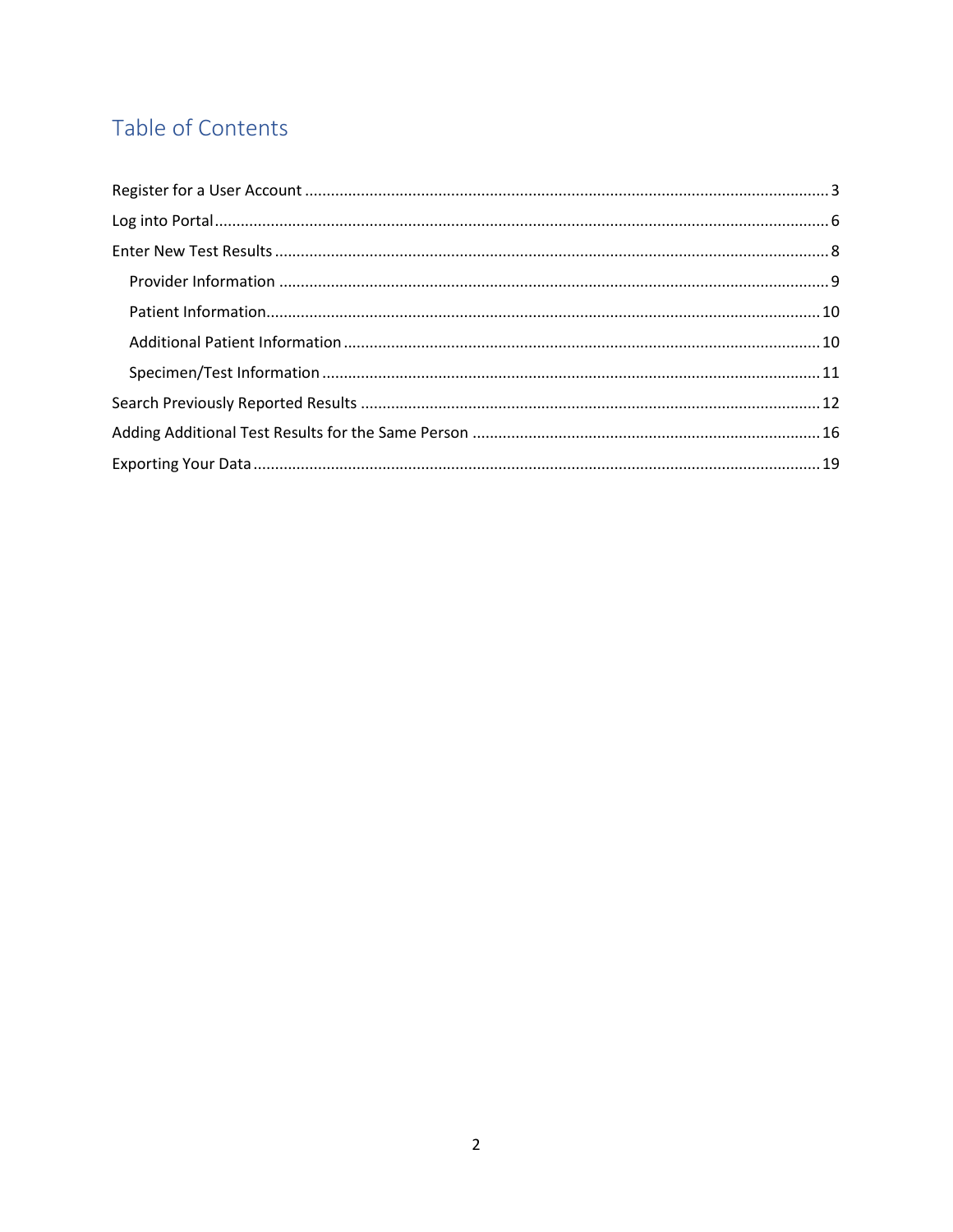# <span id="page-2-0"></span>Register for a User Account

You will need to register for a user account to access the COVID-19 Point-of-Care Test Reporting Portal.

- 1. Go t[o https://sendss.state.ga.us/sendss/!ncov\\_poc.login](https://sendss.state.ga.us/sendss/!ncov_poc.login).
- 2. Select "Register (New User)" to register for a user account.

| COVID-19 POC Test Reporting Portal Login                                                                                                                                                                                                                                                              |  |  |  |  |
|-------------------------------------------------------------------------------------------------------------------------------------------------------------------------------------------------------------------------------------------------------------------------------------------------------|--|--|--|--|
| Welcome to the COVID-19 Point of Care Test Reporting Portal                                                                                                                                                                                                                                           |  |  |  |  |
| The COVID-19 Point of Care Test Reporting Portal is restricted to authorized personnel. You must be a registered User in<br>order to access this site. If you are a new user and have not yet registered for an account, please click Register (New User)<br>below to complete the registration form. |  |  |  |  |
| 2<br>User $ID: \bullet$<br>Password: O                                                                                                                                                                                                                                                                |  |  |  |  |
| ▶ Forgot Password<br>Register (New User)<br>Point-of-Care Test Reporting<br>COVID-19 Point-of-Care Test Reporting User's Guide<br>COVID-19 Point-of-Care Test Reporting Training Video                                                                                                                |  |  |  |  |
| Login                                                                                                                                                                                                                                                                                                 |  |  |  |  |

3. Read the information on the screen and select whether you would like to create a user account for a facility or for an individual. [*Note*: We recommend creating one account per facility.] Then click "Next."

COVID-19 POC Test Reporting



Copyright @ 2020 Georgia Department of Public Health, All rights reserved.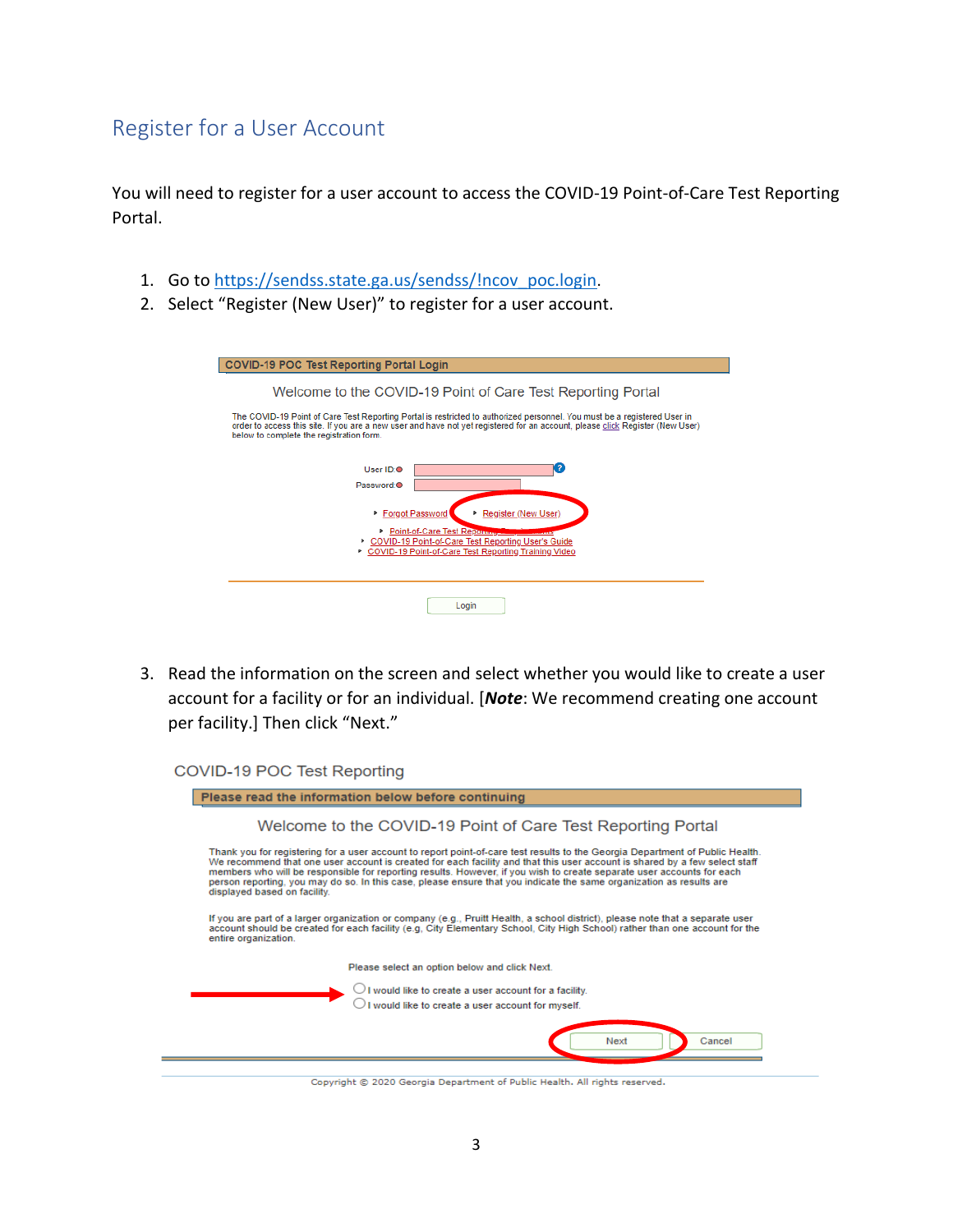4. *If you selected '…create a user account for a facility,'* please select a User ID that reflects the name of your facility and complete the remainder of the registration form.

| <b>New User Registration Form</b>                                                                                                                                                |                                                                                                                                                                                              |  |  |
|----------------------------------------------------------------------------------------------------------------------------------------------------------------------------------|----------------------------------------------------------------------------------------------------------------------------------------------------------------------------------------------|--|--|
| Please select an Id you can easily remember. Examples: Facility Name: Northside Hospital. Facility UserId: northh1960<br>Facility User Id @                                      | Password <sup>O</sup>                                                                                                                                                                        |  |  |
| <b>Facility Information</b><br>find your organization, please select "Enter New Organization" in the "Organization" drop down box."<br>Type of Organization ●<br>Choose One<br>× | Please choose your type of organization from the list below. Once your type is selected, select your organization. If you can not<br>Organization <sup>O</sup><br>Select Organization Type ↓ |  |  |
| <b>Primary Contact for COVID-19 Testing and/or Reporting</b><br>First Name <sup>®</sup>                                                                                          | <b>Select Organization Type</b><br><b>Enter New Organization</b><br>Last Name <sup>O</sup>                                                                                                   |  |  |
| Title/Position <sup>O</sup><br>Phone O<br>Ext                                                                                                                                    | Email Address <sup>O</sup><br>Fax                                                                                                                                                            |  |  |
| Backup Contact for COVID-19 Testing and/or Reporting                                                                                                                             |                                                                                                                                                                                              |  |  |
| <b>First Name</b><br><b>Title/Position</b><br>Phone<br>Ext                                                                                                                       | Last Name<br><b>Email Address</b><br>Fax                                                                                                                                                     |  |  |
|                                                                                                                                                                                  | Save<br>Cancel                                                                                                                                                                               |  |  |
|                                                                                                                                                                                  |                                                                                                                                                                                              |  |  |

Copyright @ 2020 Georgia Department of Public Health. All rights reserved.



**Tip:** Fields that are shaded light red and have a red dot next to the field name are REQUIRED fields. These must be completed in order to save.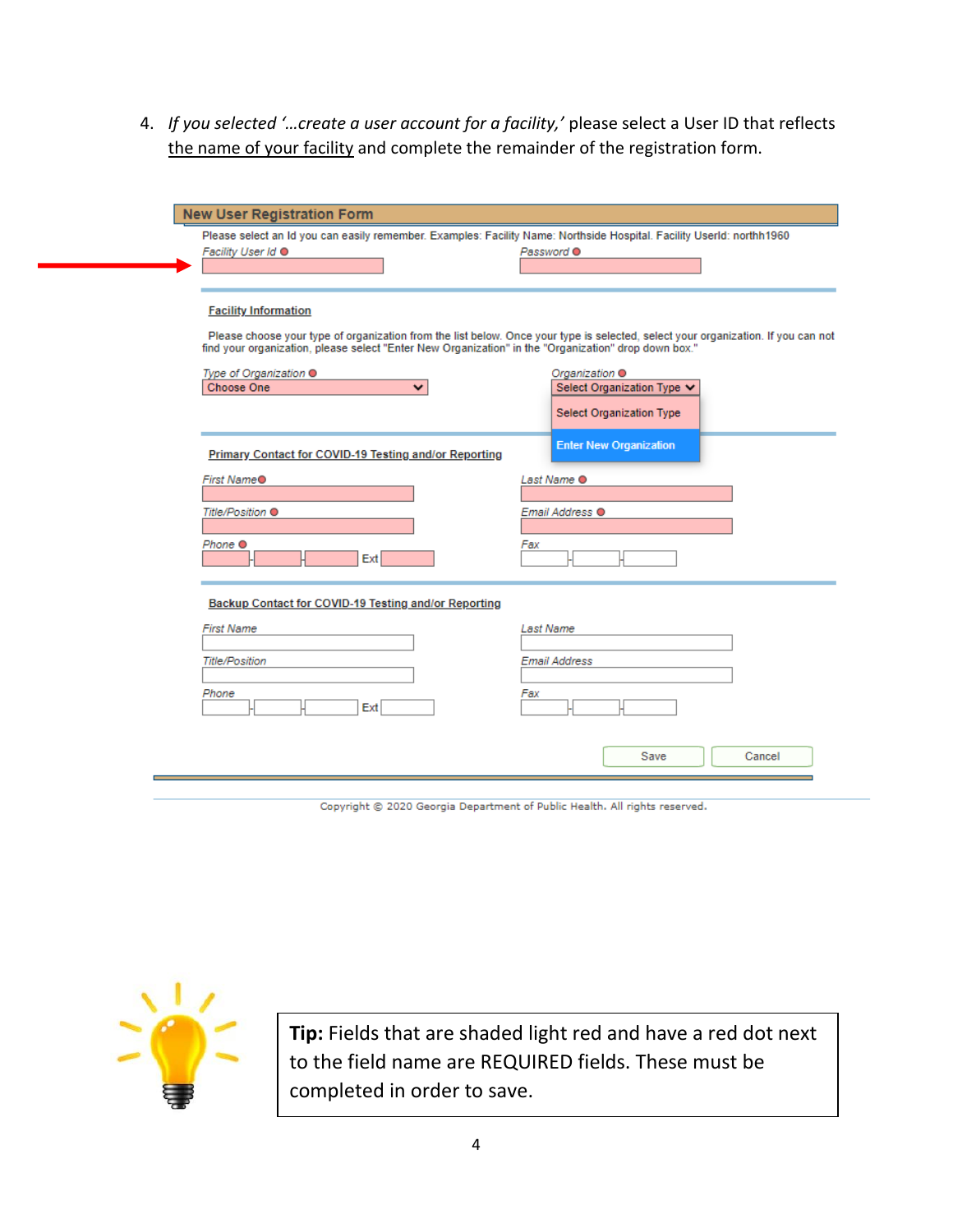- 5. *If you selected '…create a user account for myself,'* please select a User ID that reflects your name and complete the remainder of the registration form.
- 6. Under "Facility Information," select the type of organization that best reflects your facility, then check for the name of your facility in the "Organization" drop down list. If you do not see your facility in the list, select "Enter New Organization" and enter the necessary details.
- 7. Click "Save."

| Please select an Id you can easily remember. Examples: Name: John Smith UserId: jsmith1960<br>Name: William B Hartsfield UserId: willyB |                                                                                                                                                                                                                                            |  |  |
|-----------------------------------------------------------------------------------------------------------------------------------------|--------------------------------------------------------------------------------------------------------------------------------------------------------------------------------------------------------------------------------------------|--|--|
| User $Id$ $\bullet$                                                                                                                     | Password <sup>O</sup>                                                                                                                                                                                                                      |  |  |
| <b>Facility Information</b>                                                                                                             | Please choose your type of organization from the list below. Once your type is selected, select your organization. If you can not<br>find your organization, please select "Enter New Organization" in the "Organization" drop deven box." |  |  |
| Type of Organization ●<br>Choose One                                                                                                    | Organization <sup>O</sup><br>Select Organization Type V<br>$\checkmark$<br><b>Select Organization Type</b>                                                                                                                                 |  |  |
| <b>User Information</b>                                                                                                                 | <b>Enter New Organization</b>                                                                                                                                                                                                              |  |  |
| First Name <sup>®</sup>                                                                                                                 | Last No. me O                                                                                                                                                                                                                              |  |  |
| Title/Position <sup>O</sup>                                                                                                             | Email Address <sup>O</sup>                                                                                                                                                                                                                 |  |  |
| Phone <sup>O</sup><br>Ext                                                                                                               | Fax                                                                                                                                                                                                                                        |  |  |
|                                                                                                                                         | Save<br>Cancel                                                                                                                                                                                                                             |  |  |

Copyright © 2020 Georgia Department of Public Health. All rights reserved.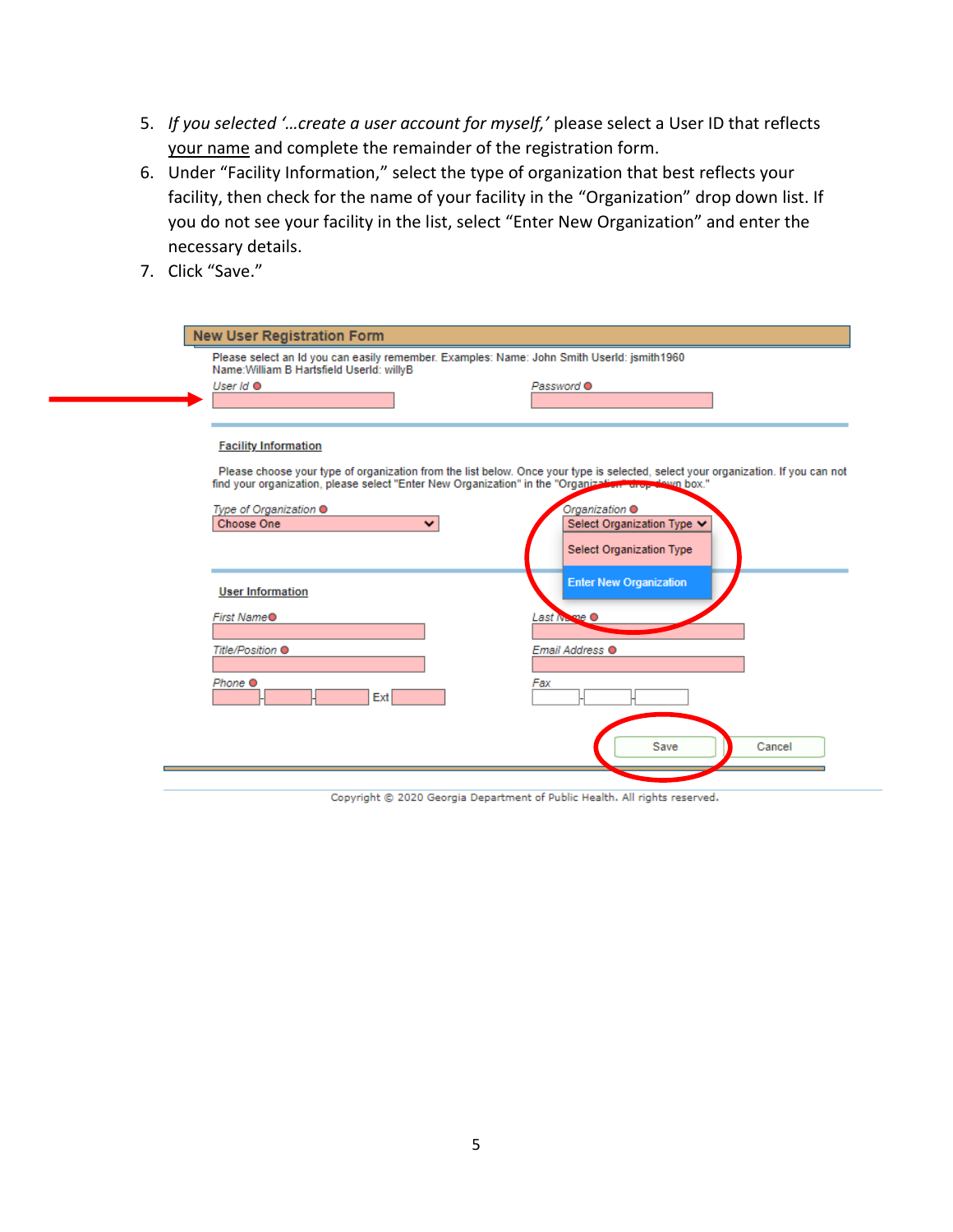- 8. Once you have completed the registration form, you will see a confirmation screen.
- 9. Click on "Take me to Login Screen" to login and begin entering results.

<span id="page-5-0"></span>

| COVID-19 POC Test Reporting                                                                                                                                                                                                                        |  |  |  |
|----------------------------------------------------------------------------------------------------------------------------------------------------------------------------------------------------------------------------------------------------|--|--|--|
| Please read below information before you continue                                                                                                                                                                                                  |  |  |  |
| Welcome to the COVID-19 Point of Care Test Reporting Portal<br>Thank you for completing your registration. You now have access to the point-of-care test reporting form and can enter<br>results. Please see the links below for more information. |  |  |  |
| • Point-of-Care Test Reporting Requirements<br>COVID-19 Point-of-Care Test Reporting User's Guide<br>Þ<br>COVID-19 Point-of-Care Test Reporting Training Video                                                                                     |  |  |  |
| If you have questions, please email contactpublichealth@dph.ga.gov<br>Take me to Login Screen                                                                                                                                                      |  |  |  |
| Copyright @ 2020 Georgia Department of Public Health. All rights reserved.                                                                                                                                                                         |  |  |  |



**Tip:** Resources are available on the log-in screen, including this user's guide, a training video, and more!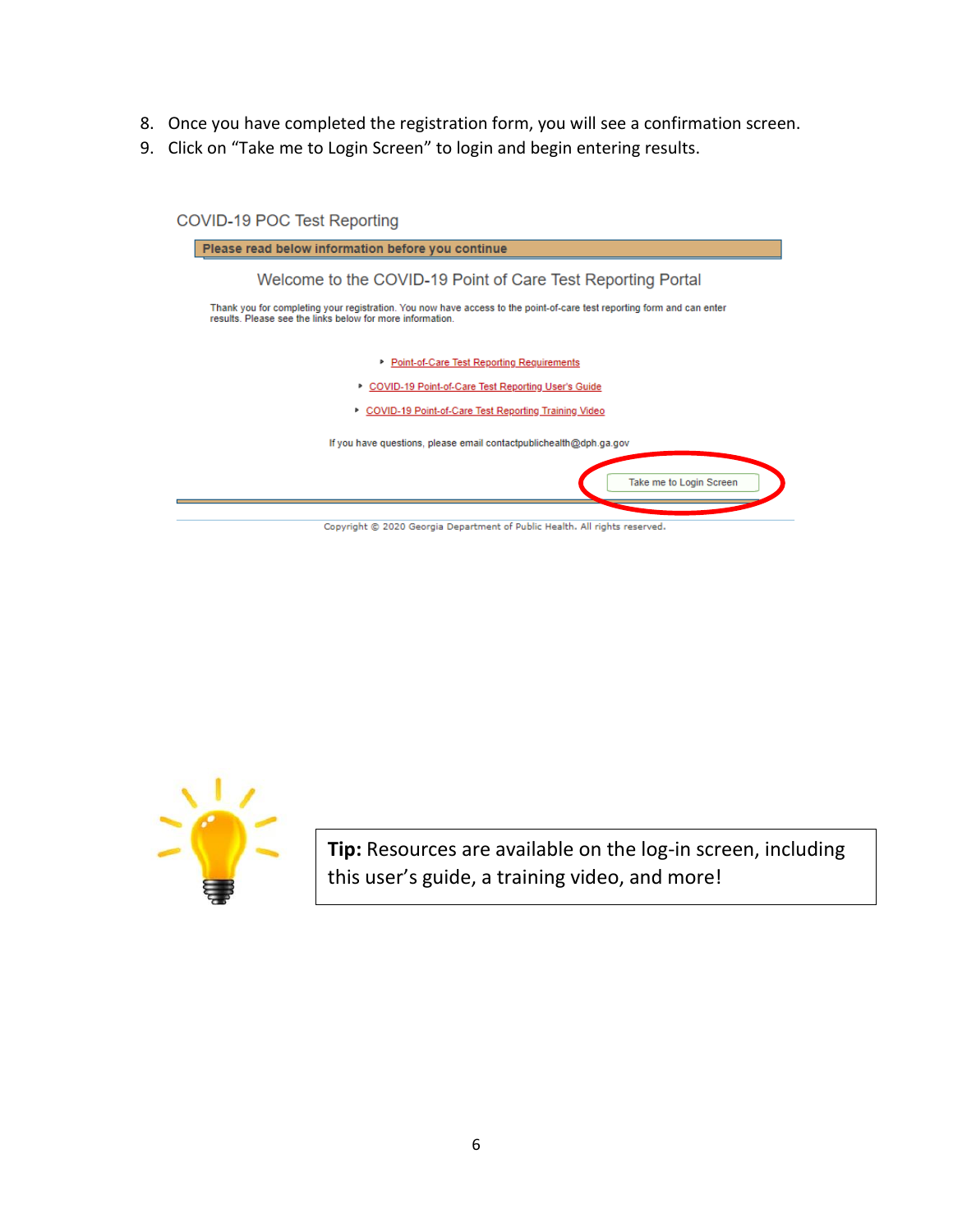# Log into Portal

- 1. Go t[o https://sendss.state.ga.us/sendss/!ncov\\_poc.login](https://sendss.state.ga.us/sendss/!ncov_poc.login).
- 2. Enter your User ID and Password in the appropriate fields.
- 3. Click "Login."

| <b>COVID-19 POC Test Reporting Portal Login</b>                                                                                                                                                                                                                                                       |  |
|-------------------------------------------------------------------------------------------------------------------------------------------------------------------------------------------------------------------------------------------------------------------------------------------------------|--|
| Welcome to the COVID-19 Point of Care Test Reporting Portal                                                                                                                                                                                                                                           |  |
| The COVID-19 Point of Care Test Reporting Portal is restricted to authorized personnel. You must be a registered User in<br>order to access this site. If you are a new user and have not yet registered for an account, please click Register (New User)<br>below to complete the registration form. |  |
| 2<br>User ID:0<br>Password: O                                                                                                                                                                                                                                                                         |  |
| ▶ Forgot Password<br>Register (New User)<br>• Point-of-Care Test Reporting Requirements<br>COVID-19 Point-of-Care Test Reporting User's Guide<br>COVID-19 Point-of-Care Test Reporting Training Video                                                                                                 |  |
| Login                                                                                                                                                                                                                                                                                                 |  |

- 4. You will be required to read and agree to a HIPAA privacy statement. You must do this each time you log in.
- 5. Click "I agree with this statement." You will then be directed to the reporting form.

| <b>POC Portal Privacy Statement</b>                                                                                                                                                                                                                                                                                                                                                                                                                                                                                                                                                                                                                                                                                                                                                                                                                                                                                                                                                                                                                                                                                                                                                    |
|----------------------------------------------------------------------------------------------------------------------------------------------------------------------------------------------------------------------------------------------------------------------------------------------------------------------------------------------------------------------------------------------------------------------------------------------------------------------------------------------------------------------------------------------------------------------------------------------------------------------------------------------------------------------------------------------------------------------------------------------------------------------------------------------------------------------------------------------------------------------------------------------------------------------------------------------------------------------------------------------------------------------------------------------------------------------------------------------------------------------------------------------------------------------------------------|
| This system will allow persons authorized by DHR to access protected health information about individuals for reporting and                                                                                                                                                                                                                                                                                                                                                                                                                                                                                                                                                                                                                                                                                                                                                                                                                                                                                                                                                                                                                                                            |
| treatment purposes. This information is entitled to significant privacy protections under federal and state law. The Health<br>Insurance Portability and Accountability Act of 1996 (HIPAA) permits a covered entity to use and disclose protected health<br>information without written authorization if the use or disclosure is for treatment, payment, or health care operations. However,<br>HIPAA requires covered entities to have in place appropriate administrative, technical, and physical safequards to protect the<br>privacy of protected health information. The disclosure of this information to unauthorized persons or for unauthorized purposes<br>is prohibited without the written consent of the person who is the subject of the information, unless specifically permitted by<br>federal or state law. Unauthorized disclosures of this information may result in significant criminal or civil penalties, as well as<br>punishment up to and including the termination of employment. Failure to properly logout of PHIP can result in an unauthorized<br>disclosure. Any unauthorized disclosures will be investigated promptly and thoroughly prosecuted. |
| Agreeing with the Privacy Statement confirms your status as an authorized PHIP user who is accessing the database only for<br>reporting and treatment purposes. Agreeing with the Privacy Statement also confirms that as an authorized PHIP user you will<br>reasonably safequard protected health information from any use or disclosure that is in violation of the Privacy Statement or<br>state and federal law.                                                                                                                                                                                                                                                                                                                                                                                                                                                                                                                                                                                                                                                                                                                                                                  |
| Source: HIPAA, 45 CFR §§ 164.502, 164.506, 164.530.                                                                                                                                                                                                                                                                                                                                                                                                                                                                                                                                                                                                                                                                                                                                                                                                                                                                                                                                                                                                                                                                                                                                    |
| agree with this statement                                                                                                                                                                                                                                                                                                                                                                                                                                                                                                                                                                                                                                                                                                                                                                                                                                                                                                                                                                                                                                                                                                                                                              |
| disagree with this statement                                                                                                                                                                                                                                                                                                                                                                                                                                                                                                                                                                                                                                                                                                                                                                                                                                                                                                                                                                                                                                                                                                                                                           |
|                                                                                                                                                                                                                                                                                                                                                                                                                                                                                                                                                                                                                                                                                                                                                                                                                                                                                                                                                                                                                                                                                                                                                                                        |
| Copyright @ 2020 Georgia Department of Public Health, All rights reserved,                                                                                                                                                                                                                                                                                                                                                                                                                                                                                                                                                                                                                                                                                                                                                                                                                                                                                                                                                                                                                                                                                                             |
|                                                                                                                                                                                                                                                                                                                                                                                                                                                                                                                                                                                                                                                                                                                                                                                                                                                                                                                                                                                                                                                                                                                                                                                        |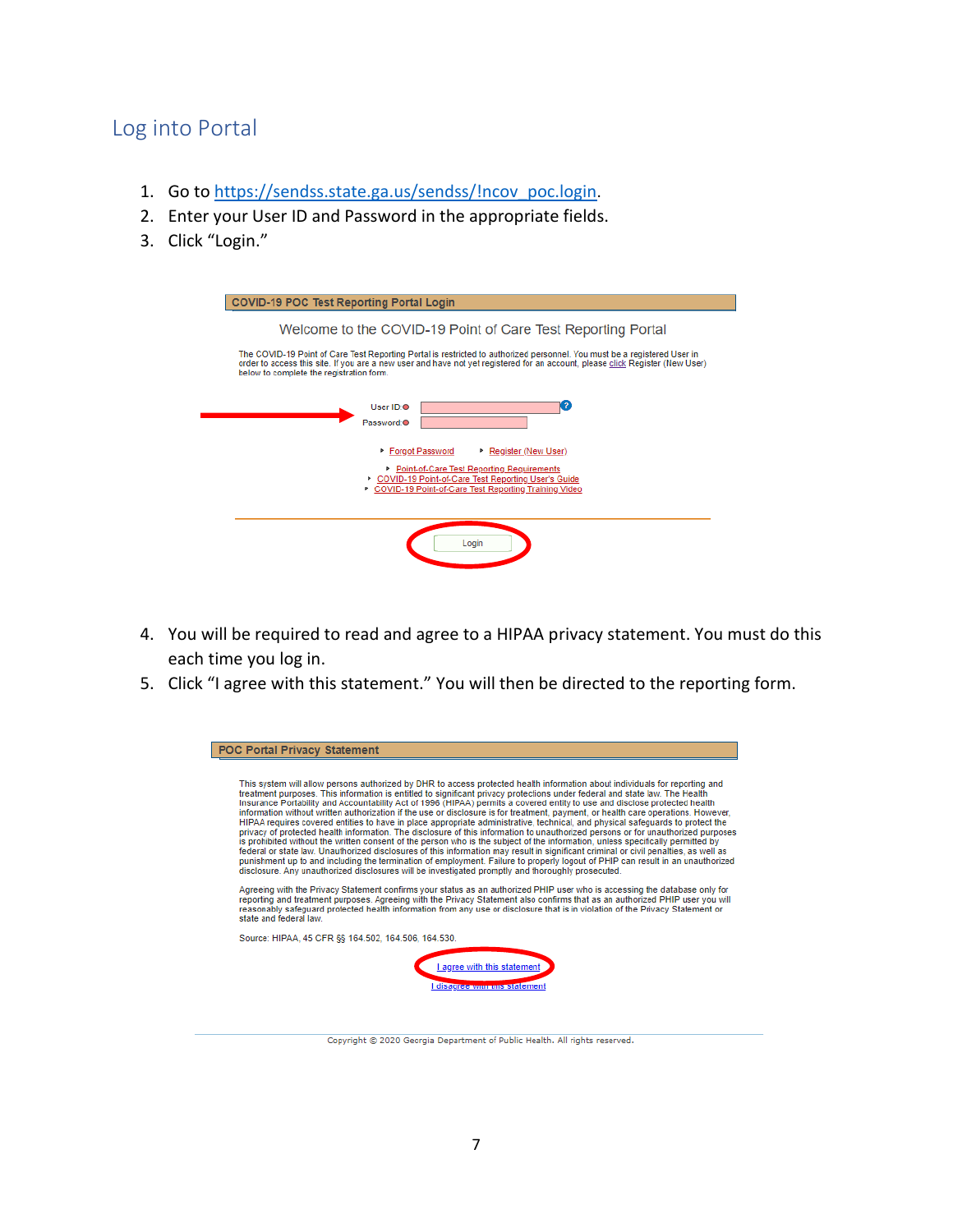# <span id="page-7-0"></span>Enter New Test Results

1. Click "Add New Lab Result."

| COVID-19 POC Test Reporting                                                       |
|-----------------------------------------------------------------------------------|
| <b>Test Results</b>                                                               |
| Add New Lab Result<br>Search Previously Reported Results<br>▶ Export summary data |
| Copyright @ 2020 Georgia Department of Public Health. All rights reserved.        |

2. You will see a blank form. Instructions for completing each section are provided in the following sections.

| COVID-19 POC Test Reporting                                                               |                                                                                                    |                                                  |                                                 |
|-------------------------------------------------------------------------------------------|----------------------------------------------------------------------------------------------------|--------------------------------------------------|-------------------------------------------------|
| <b>Test Results</b>                                                                       |                                                                                                    |                                                  |                                                 |
| Export summary data                                                                       | Add New Lab Result                                                                                 | Search Previously Reported Results               |                                                 |
| Please select from the list of providers or Add a new one                                 |                                                                                                    |                                                  |                                                 |
| <b>Provider Name</b><br><b>Test University</b><br>Test                                    | <b>Facility Name Facility Address</b><br>1234 Test St, Atlanta, , GA- 30308                        | Phone<br>1112223333                              | $\equiv$ <b>Z</b> Edit X delete                 |
| <b>Patient Information</b>                                                                |                                                                                                    |                                                  |                                                 |
|                                                                                           |                                                                                                    |                                                  |                                                 |
| First Name <sup>O</sup>                                                                   | Middle Initial                                                                                     | Last Name O                                      |                                                 |
|                                                                                           |                                                                                                    |                                                  |                                                 |
| Date of Birth (mm/dd/yyyy)●                                                               | Age                                                                                                | <b>Medical Record No</b>                         |                                                 |
| Sex O                                                                                     | Race O                                                                                             | Ethnicity O                                      |                                                 |
| Choose One $\vee$                                                                         | <b>Choose One</b><br>⌄                                                                             | <b>Choose One</b>                                | $\checkmark$                                    |
| Street Address <sup>o</sup>                                                               | CityO                                                                                              | State <sup>O</sup>                               |                                                 |
|                                                                                           | <b>Choose One</b><br>v                                                                             | <b>Choose One</b>                                | v                                               |
| Zip Code O                                                                                | County                                                                                             | Phone <sup>O</sup>                               |                                                 |
|                                                                                           | <b>Choose One</b><br>$\checkmark$                                                                  |                                                  |                                                 |
| <b>Email</b>                                                                              |                                                                                                    |                                                  |                                                 |
| <b>Additional Patient Information</b><br>Is the patient employed in a healthcare setting? |                                                                                                    |                                                  | $\bigcirc$ Yes $\bigcirc$ No $\bigcirc$ Unknown |
| shelter or group home)                                                                    | Is the patient a resident in a congregate setting? (e.g., long term care facility, jail or prison, |                                                  | $\bigcirc$ Yes $\bigcirc$ No $\bigcirc$ Unknown |
| Is/was the patient symptomatic?                                                           |                                                                                                    |                                                  | $\bigcirc$ Yes $\bigcirc$ No $\bigcirc$ Unknown |
| Date of symptom onset (mm/dd/yyyy)                                                        |                                                                                                    |                                                  |                                                 |
| Is the patient hospitalized?                                                              |                                                                                                    |                                                  | $\bigcirc$ Yes $\bigcirc$ No $\bigcirc$ Unknown |
| Is the patient admitted to an Intensive Care Unit (ICU)?                                  |                                                                                                    |                                                  | $\bigcirc$ Yes $\bigcirc$ No $\bigcirc$ Unknown |
| Is the patient currently pregnant?                                                        |                                                                                                    |                                                  | ○Yes ○No ○Unknown                               |
| Is this the patient's first COVID-19 test of any type?                                    |                                                                                                    |                                                  | $\log$ $\bigcirc$ No $\bigcirc$ Unknown         |
| <b>Specimen/Test Information</b>                                                          |                                                                                                    |                                                  |                                                 |
|                                                                                           |                                                                                                    |                                                  | Date of Specimen Collection                     |
| Specimen ID Number                                                                        | Specimen Type/Source                                                                               | (mm/dd/yyyy) <sup>o</sup>                        |                                                 |
|                                                                                           | <b>Choose One</b>                                                                                  | ◡<br><b>Today</b>                                |                                                 |
| Date test performed (mm/dd/yyyy)                                                          | LOINC code associated with test performed                                                          | Test Performed <sup>®</sup><br><b>Choose One</b> |                                                 |
| Device Identifier                                                                         | Result <sup>o</sup><br><b>Choose One</b><br>v                                                      |                                                  |                                                 |
|                                                                                           |                                                                                                    |                                                  |                                                 |
|                                                                                           |                                                                                                    | Cancel                                           | Save                                            |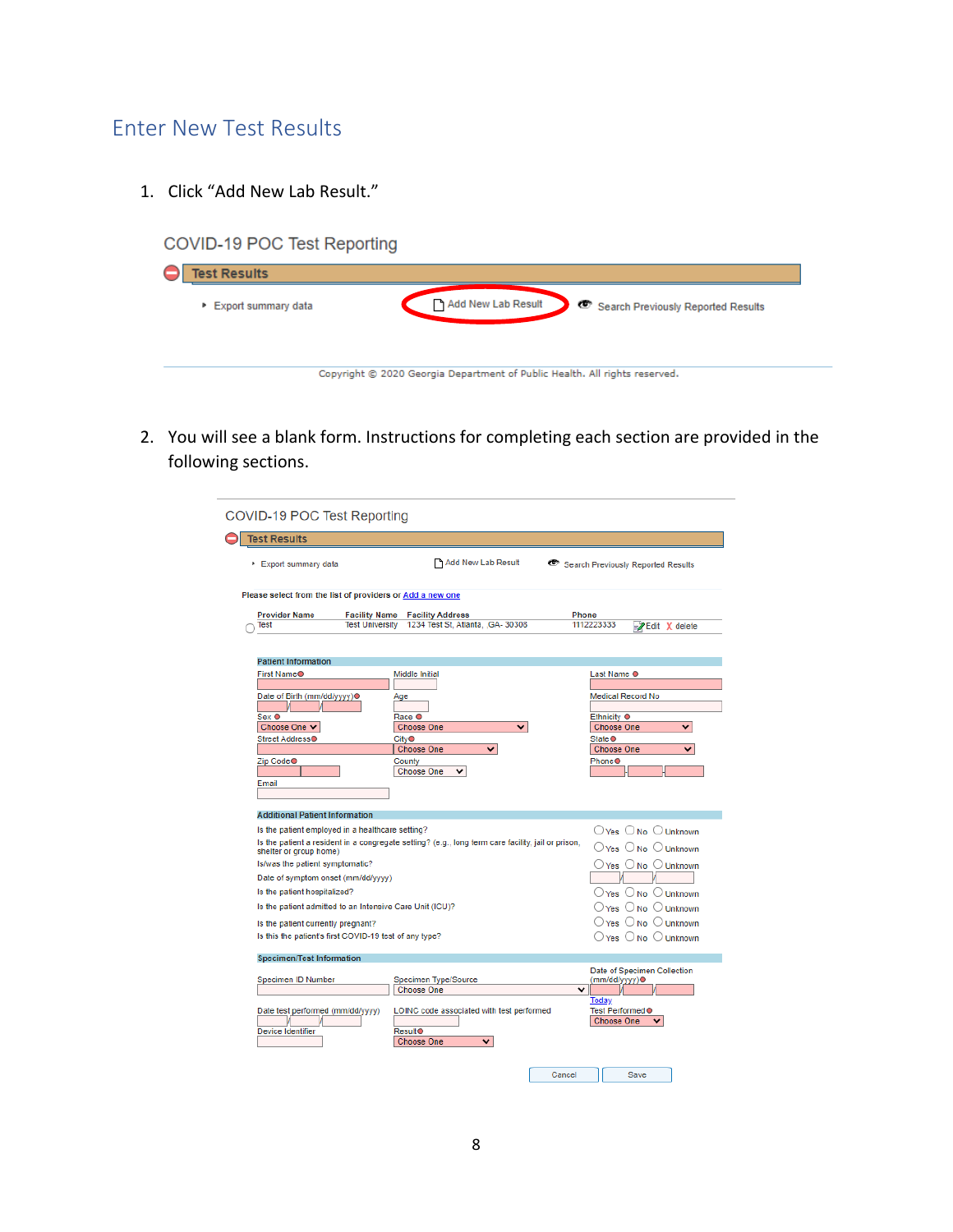#### <span id="page-8-0"></span>Provider Information

- 1. The first time you enter a new test result, you will not see any providers listed. Click on "Add a new one."
- 2. The facility name and location will auto-fill based on the facility you selected during registration.
- 3. Add the Provider Name, National Provider Identifier (NPI), and Provider Phone. The Provider is the medical professional responsible for performing the POC test or the medical director or supervisor at the facility. [*Note*: You may report on behalf of multiple providers within one facility. Each can be added using the "Add a new one" link.]

#### COVID-19 POC Test Reporting

| <b>Test Results</b>                                      |                                                                |                                          |
|----------------------------------------------------------|----------------------------------------------------------------|------------------------------------------|
| ▶ Export summary data                                    | Add New Lab Result                                             | Search Previously Reported Results       |
| Please select from the list of provider or Add a new one |                                                                |                                          |
| <b>Provider Information</b>                              |                                                                |                                          |
| Provider Name <sup>O</sup>                               | National Provider Identifier (NPI)                             | Provider Phone <sup>®</sup>              |
| <b>Facility Name</b><br><b>Test University</b>           | <b>Provider/Facility Street Address</b><br><b>1234 Test St</b> | Provider/Facility City<br><b>ATLANTA</b> |
| <b>Provider/Facility County</b>                          | <b>Provider/Facility State</b><br>GA                           | Provider/Facility Zip code<br>30308-     |
|                                                          |                                                                |                                          |

- 4. Once you have entered information for a particular provider, this information will be saved for all future entries. [*Note*: You will only see providers that have been added for your facility.]
- 5. If you wish to report a test result that was ordered by a provider that you have already entered, click on the radio button to the left of the provider name that you wish to select.

#### COVID-19 POC Test Reporting

| ▶ Export summary data                                     |                      | Add New Lab Result      | Search Previously Reported Results |  |
|-----------------------------------------------------------|----------------------|-------------------------|------------------------------------|--|
| Please select from the list of providers or Add a new one |                      |                         |                                    |  |
|                                                           |                      |                         |                                    |  |
| <b>Provider Name</b>                                      | <b>Facility Name</b> | <b>Facility Address</b> | Phone                              |  |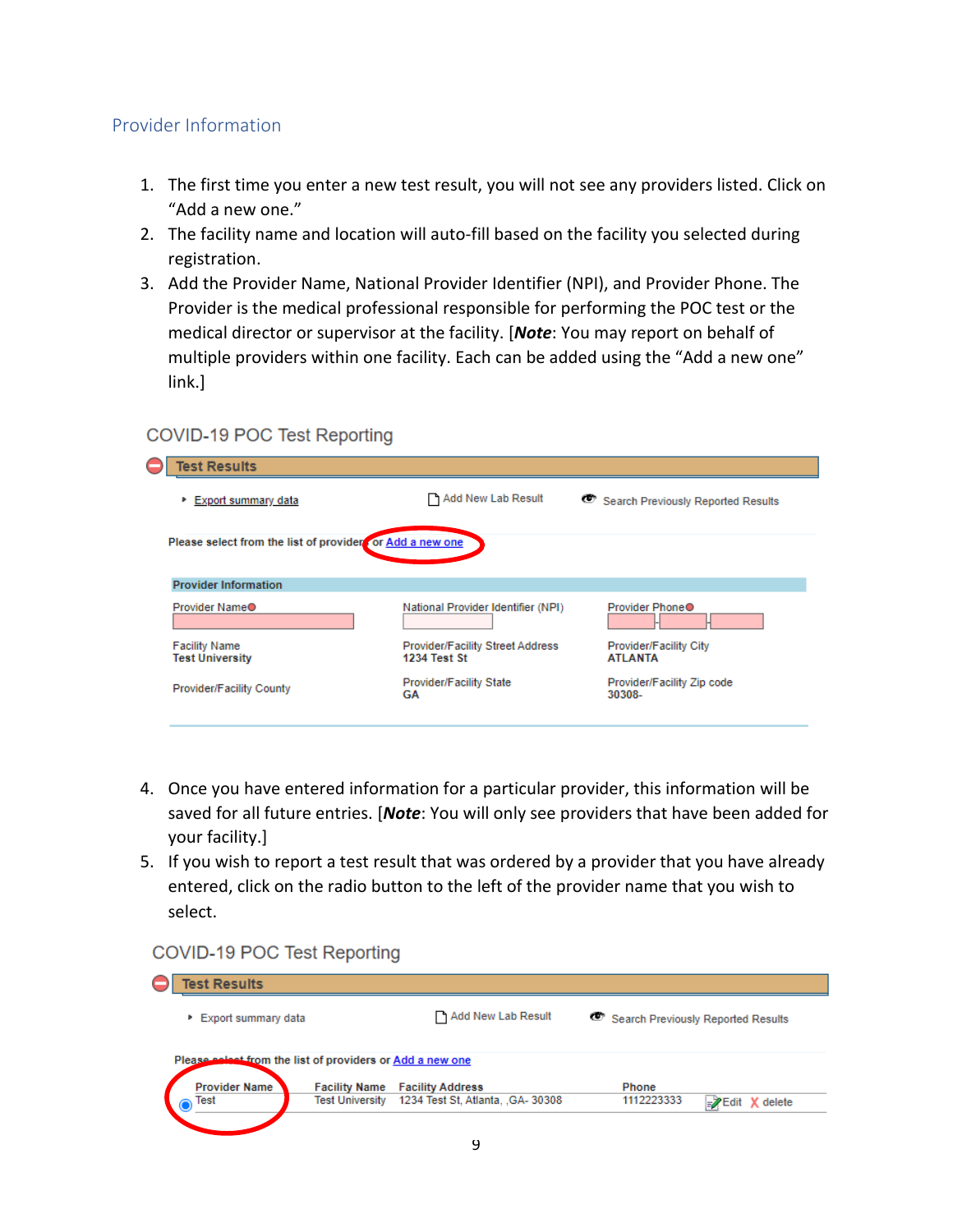## <span id="page-9-0"></span>Patient Information

1. Add all patient information requested.

| <b>Patient Information</b>                                                 |                                             |                                                                |
|----------------------------------------------------------------------------|---------------------------------------------|----------------------------------------------------------------|
| First Name <sup>®</sup>                                                    | Middle Initial                              | Last Name <sup>O</sup>                                         |
| Date of Birth (mm/dd/yyyy) <sup>®</sup><br>$Sex$ $\bullet$<br>Choose One V | Age<br>Race O<br>$\checkmark$<br>Choose One | Medical Record No<br>Ethnicity O<br>Choose One<br>$\checkmark$ |
| Street Address <sup>®</sup>                                                | CityO<br>Choose One<br>$\checkmark$         | State <sup>®</sup><br>Choose One<br>$\checkmark$               |
| Zip Code <sup>®</sup>                                                      | County<br>Choose One V                      | Phone <sup>®</sup>                                             |
| Email                                                                      |                                             |                                                                |

### <span id="page-9-1"></span>Additional Patient Information

1. Add all information requested.

| <b>Additional Patient Information</b>                                                                                        |                            |
|------------------------------------------------------------------------------------------------------------------------------|----------------------------|
| Is the patient employed in a healthcare setting?                                                                             | $OYes$ $ONo$ $O$ Unknown   |
| Is the patient a resident in a congregate setting? (e.g., long term care facility, jail or prison,<br>shelter or group home) | $OYes$ $ONo$ $O$ Unknown   |
| Is/was the patient symptomatic?                                                                                              | $OYes$ $ONo$ $O$ Unknown   |
| Date of symptom onset (mm/dd/yyyy)                                                                                           |                            |
| Is the patient hospitalized?                                                                                                 | $O$ Yes $O$ No $O$ Unknown |
| Is the patient admitted to an Intensive Care Unit (ICU)?                                                                     | $OYes$ $ONo$ $O$ Unknown   |
| Is the patient currently pregnant?                                                                                           | $O$ Yes $O$ No $O$ Unknown |
| Is this the patient's first COVID-19 test of any type?                                                                       | $OYes$ $ONo$ $O$ Unknown   |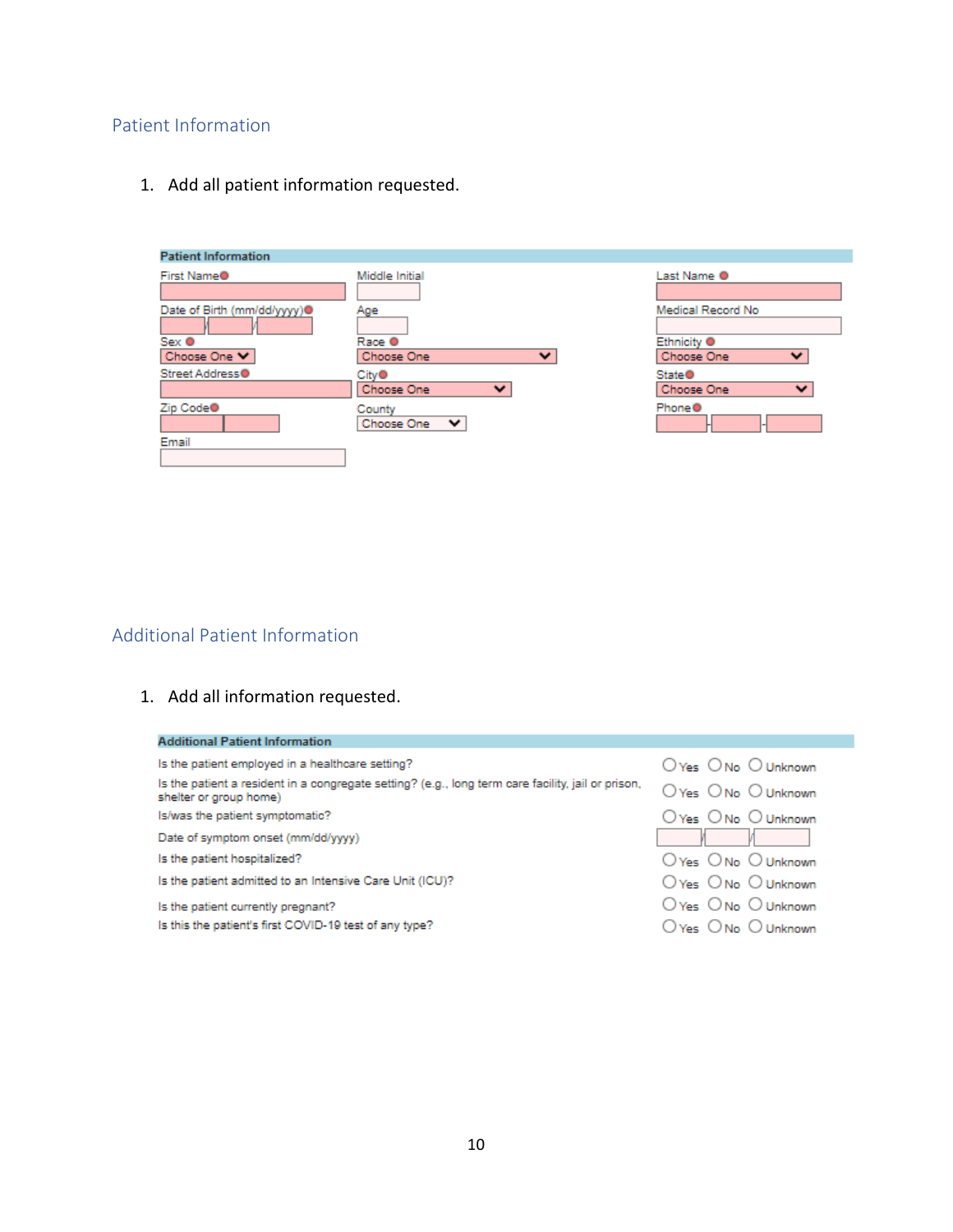# <span id="page-10-0"></span>Specimen/Test Information

- 1. Add all information requested.
- 2. Once you have completed this last section, click "Save."

| <b>Specimen/Test Information</b>                      |                                                                                    |                                                       |
|-------------------------------------------------------|------------------------------------------------------------------------------------|-------------------------------------------------------|
| Specimen ID Number                                    | Specimen Type/Source<br>Choose One<br>$\checkmark$                                 | Date of Specimen Collection<br>(mm/dd/yyyy)●<br>Today |
| Date test performed (mm/dd/yyyy)<br>Device Identifier | LOINC code associated with test performed<br>Result®<br>$\checkmark$<br>Choose One | Test Performed <sup>®</sup><br>Choose One V           |
|                                                       | Cancel                                                                             | Save                                                  |

3. After you save, you will be redirected back to the home screen. Click on "Add New Lab Result" to report the next test result.



| <b>Test Results</b>   |                                                                            |
|-----------------------|----------------------------------------------------------------------------|
| ▶ Export summary data | Add New Lab Result<br>Search Previously Reported Results                   |
|                       |                                                                            |
|                       | Copyright @ 2020 Georgia Department of Public Health. All rights reserved. |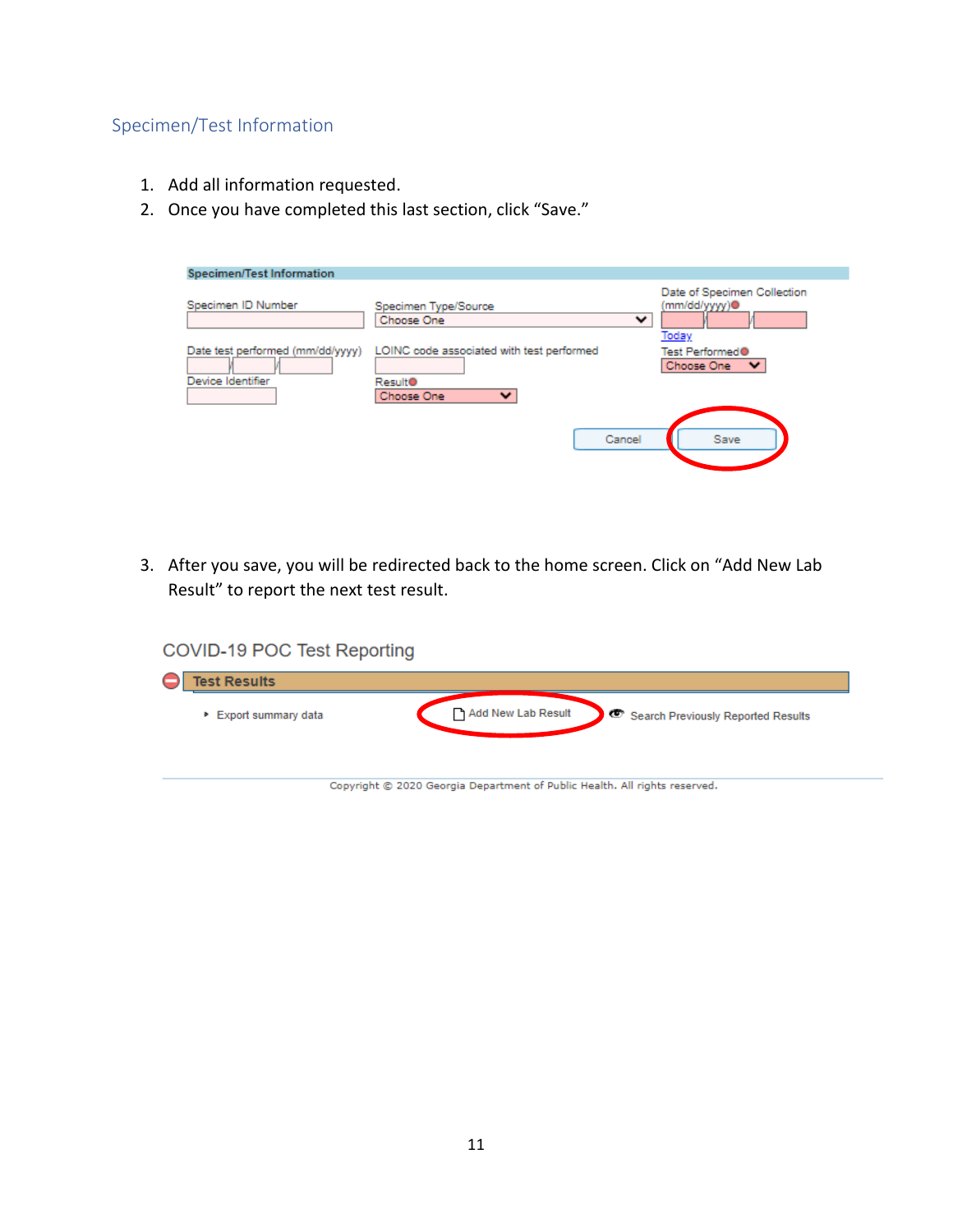# <span id="page-11-0"></span>Search Previously Reported Results

1. If you need to see the test results that you have previously reported, click "Search Previously Reported Results." You can see all results that were entered by users associated with your facility, as indicated during registration.

#### COVID-19 POC Test Reporting

| <b>Test Results</b>   |                                                          |
|-----------------------|----------------------------------------------------------|
| ▶ Export summary data | Add New Lab Result<br>Search Previously Reported Results |

2. After you click "Search Previously Reported Results," you will see multiple fields which you can use to search the results that have been previously reported by users associated with your facility. Enter the information that you wish to search for (i.e., patient last name and first name, or all results with a particular date of specimen collection) and click "Search."

| COVID-19 POC Test Reporting          | ▶ Log Out                                |
|--------------------------------------|------------------------------------------|
| Lab Search Criteria                  |                                          |
| Select criteria to begin your search |                                          |
| <b>Patient Last Name</b>             | <b>Patient First Name</b>                |
| DOB (mm/dd/yyyy)                     | Date of Specimen Collection (mm/dd/yyyy) |
| Date of Entry (mm/dd/yyyy)           |                                          |
|                                      | Search                                   |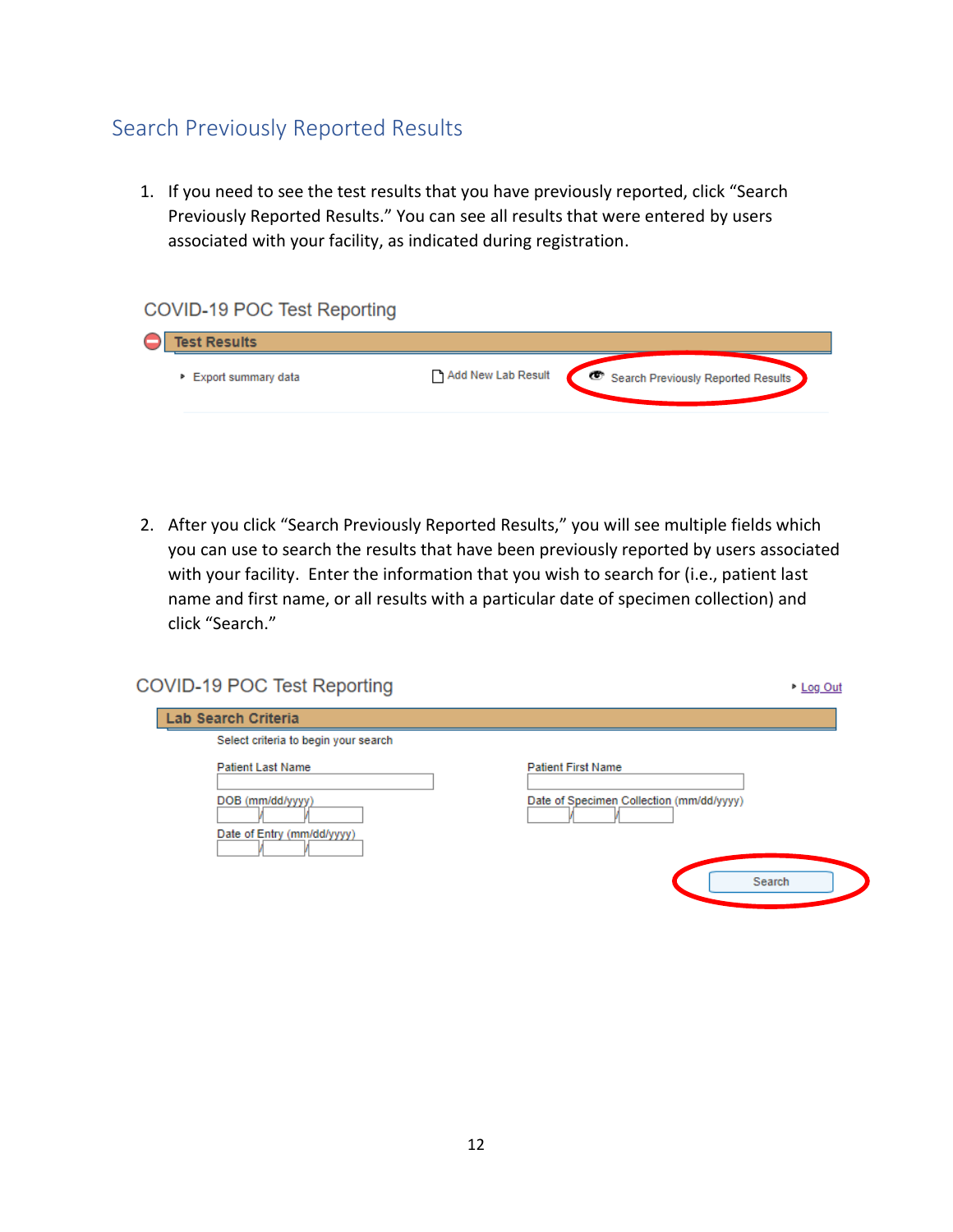3. You will also see a list of all test results which have been previously entered and are associated with your facility. If you do not add anything to the search criteria, you will see all results. If you use the search criteria and click "Search," you will only see those that meet the specified criteria. [*Note*: An individual may appear in the search results multiple times. This is because the data are stored by test rather than by individual. For example, if an individual has had three tests reported through this module, they will appear three times in the search results.]

 $2.1228$ 

|                                            | Select criteria to begin your search                                       |            |                       |                                                                                                         |                                    |               |
|--------------------------------------------|----------------------------------------------------------------------------|------------|-----------------------|---------------------------------------------------------------------------------------------------------|------------------------------------|---------------|
|                                            | <b>Patient Last Name</b><br>DOB (mm/dd/yyyy)<br>Date of Entry (mm/dd/yyyy) |            |                       | <b>Patient First Name</b><br>Date of Specimen Collection (man/dd/yyyy)<br>V <sub>15</sub><br>2020<br>10 |                                    | Search        |
|                                            |                                                                            |            |                       |                                                                                                         |                                    |               |
| <b>Test Results</b>                        |                                                                            |            |                       |                                                                                                         |                                    |               |
| ▶ Export summary data<br>▶ Export Linelist |                                                                            |            | Add New Lab Result    |                                                                                                         | Search Previously Reported Results |               |
|                                            |                                                                            |            |                       |                                                                                                         |                                    | Page: 1       |
| Last Name 4                                | <b>First Name</b>                                                          | <b>DOB</b> | <b>Date Collected</b> | <b>Sest Performed</b>                                                                                   | Result                             | Date of entry |

#### COVID 19 POC Test Penorting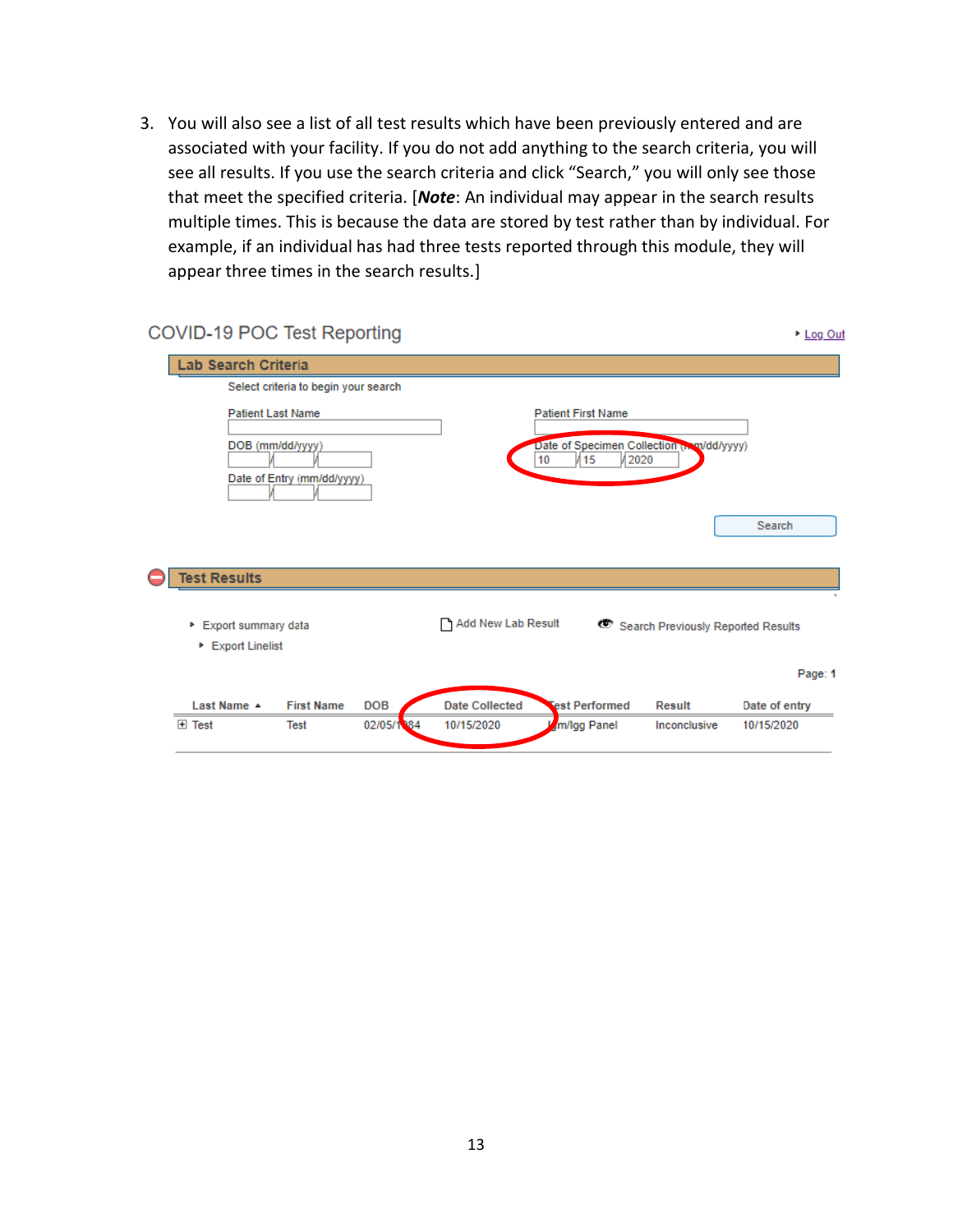4. To view the details of a test result that you have previously entered, click on the plus sign (+) to the left side of the last name.

| COVID-19 POC Test Reporting                |                                      |            |                       |                                                                           |                                    | ▶ Log Out     |
|--------------------------------------------|--------------------------------------|------------|-----------------------|---------------------------------------------------------------------------|------------------------------------|---------------|
| Lab Search Criteria                        |                                      |            |                       |                                                                           |                                    |               |
|                                            | Select criteria to begin your search |            |                       |                                                                           |                                    |               |
| <b>Patient Last Name</b>                   |                                      |            |                       | <b>Patient First Name</b>                                                 |                                    |               |
| DOB (mm/dd/yyyy)                           |                                      |            |                       | Date of Specimen Collection (mm/dd/yyyy)<br>V <sub>15</sub><br>2020<br>10 |                                    |               |
|                                            | Date of Entry (mm/dd/yyyy)           |            |                       |                                                                           |                                    |               |
|                                            |                                      |            |                       |                                                                           |                                    | Search        |
|                                            |                                      |            |                       |                                                                           |                                    |               |
| <b>Test Results</b>                        |                                      |            |                       |                                                                           |                                    |               |
| ▶ Export summary data<br>▶ Export Linelist |                                      |            | Add New Lab Result    |                                                                           | Search Previously Reported Results |               |
|                                            |                                      |            |                       |                                                                           |                                    | Page: 1       |
| Last Name 4                                | <b>First Name</b>                    | <b>DOB</b> | <b>Date Collected</b> | <b>Test Performed</b>                                                     | Result                             | Date of entry |
| <b>H</b> Test                              | Test                                 | 02/05/1984 | 10/15/2020            | Igm/Igg Panel                                                             | Inconclusive                       | 10/15/2020    |
|                                            |                                      |            |                       |                                                                           |                                    |               |

14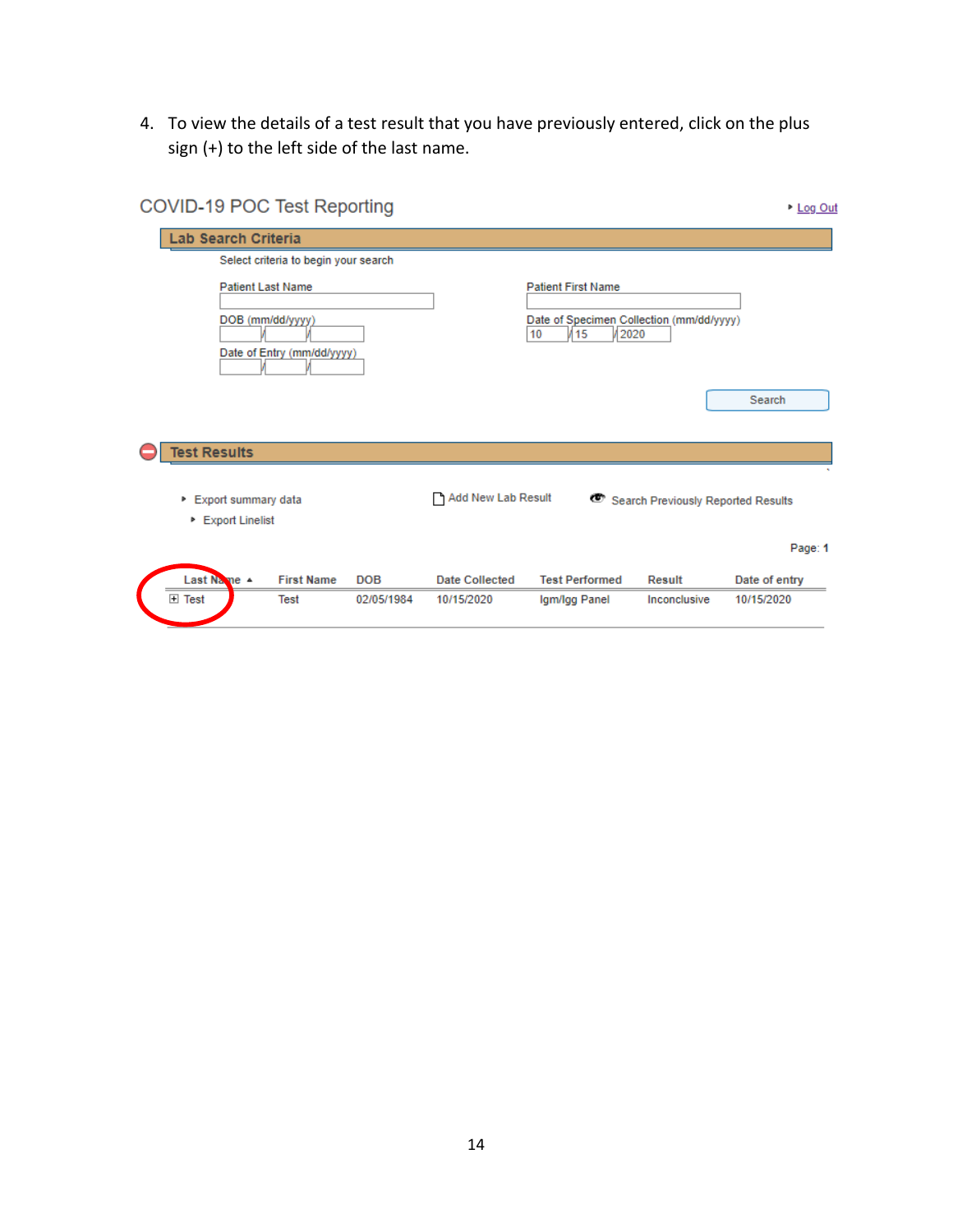5. This will open the full form for this entry. If you need to make edits to this entry (meaning this specific test and test result), click "Edit." This will open an editable version of the form where you can make the necessary changes and "Save" again. [*Note*: Once this result has been processed by SendSS, you will no longer be able to edit the result. Processing occurs each day at 8pm.]

| ▶ Export summary data<br>▶ Export Linelist                                                   |                        |              | Add New Lab Result                                                                                 |                       | Search Previously Reported Results                              |                 |
|----------------------------------------------------------------------------------------------|------------------------|--------------|----------------------------------------------------------------------------------------------------|-----------------------|-----------------------------------------------------------------|-----------------|
|                                                                                              |                        |              |                                                                                                    |                       |                                                                 | Page: 1         |
| Last Name ▲                                                                                  | <b>First Name</b>      | <b>DOB</b>   | Date Collected                                                                                     | <b>Test Performed</b> | Result                                                          | Date of entry   |
| $\Box$ Test                                                                                  | Test                   | 02/05/1984   | 10/15/2020                                                                                         | Pcr/Rna/Naa           | Invalid                                                         | 10/15/2020      |
| Please select from the list of providers or Add a new one                                    |                        |              |                                                                                                    |                       |                                                                 |                 |
| <b>Provider Name</b>                                                                         | <b>Facility Name</b>   |              | <b>Facility Address</b>                                                                            |                       | <b>Phone</b>                                                    |                 |
| $\nabla$ Test                                                                                | <b>Test University</b> |              | 1234 Test St, Atlanta, , GA- 30308                                                                 |                       | 1112223333                                                      | <b>X</b> Delete |
| <b>Patient Information</b>                                                                   |                        |              |                                                                                                    |                       |                                                                 |                 |
| <b>First Name</b><br><b>Test</b>                                                             |                        |              | <b>Middle Initial</b>                                                                              |                       | <b>Last Name</b><br><b>Test</b>                                 |                 |
| Date of Birth (mm/dd/yyyy)<br>02/05/1984                                                     |                        | Age<br>36    |                                                                                                    |                       | Medical Record No                                               |                 |
| Sex                                                                                          |                        | Race         |                                                                                                    |                       | <b>Ethnicity</b>                                                |                 |
| Female                                                                                       |                        |              | American Indian/Alaska Native                                                                      |                       | <b>Hispanic Or Latino</b>                                       |                 |
| <b>Street Address</b><br><b>1234 Test</b>                                                    |                        | City<br>Waco |                                                                                                    |                       | <b>State</b><br>Georgia                                         |                 |
| Zip Code <sup>O</sup>                                                                        |                        |              |                                                                                                    |                       | <b>PhoneO</b>                                                   |                 |
| 34567                                                                                        |                        |              | County                                                                                             |                       | (112) 223-3344                                                  |                 |
| Email                                                                                        |                        |              |                                                                                                    |                       |                                                                 |                 |
| <b>Additional Patient Information</b>                                                        |                        |              |                                                                                                    |                       |                                                                 |                 |
| Is the patient employed in a healthcare setting?                                             |                        |              |                                                                                                    |                       |                                                                 |                 |
| shelter or group home)                                                                       |                        |              | Is the patient a resident in a congregate setting? (e.g., long term care facility, jail or prison, |                       |                                                                 |                 |
| Is/was the patient symptomatic?                                                              |                        |              |                                                                                                    |                       |                                                                 |                 |
| Date of symptom onset (mm/dd/yyyy)                                                           |                        |              |                                                                                                    | Ш                     |                                                                 |                 |
| Is the patient hospitalized?                                                                 |                        |              |                                                                                                    |                       |                                                                 |                 |
| Is the patient admitted to an Intensive Care Unit (ICU)?                                     |                        |              |                                                                                                    |                       |                                                                 |                 |
| Is the patient currently pregnant?<br>Is this the patient's first COVID-19 test of any type? |                        |              |                                                                                                    |                       |                                                                 |                 |
| <b>Specimen/Test Information</b>                                                             |                        |              |                                                                                                    |                       |                                                                 |                 |
| Specimen ID Number                                                                           |                        |              | Specimen Type/Source                                                                               |                       | Date of Specimen Collection<br>(mm/dd/yyyy)<br>10/15/2020 Today |                 |
| Date test performed (mm/dd/yyyy)                                                             |                        |              | LOINC code associated with test performed                                                          |                       | <b>Test Performed</b><br>PCR/RNA/NAA                            |                 |
| Device Identifier                                                                            |                        | Result       | <b>Invalid</b>                                                                                     |                       |                                                                 |                 |
|                                                                                              |                        |              |                                                                                                    |                       |                                                                 |                 |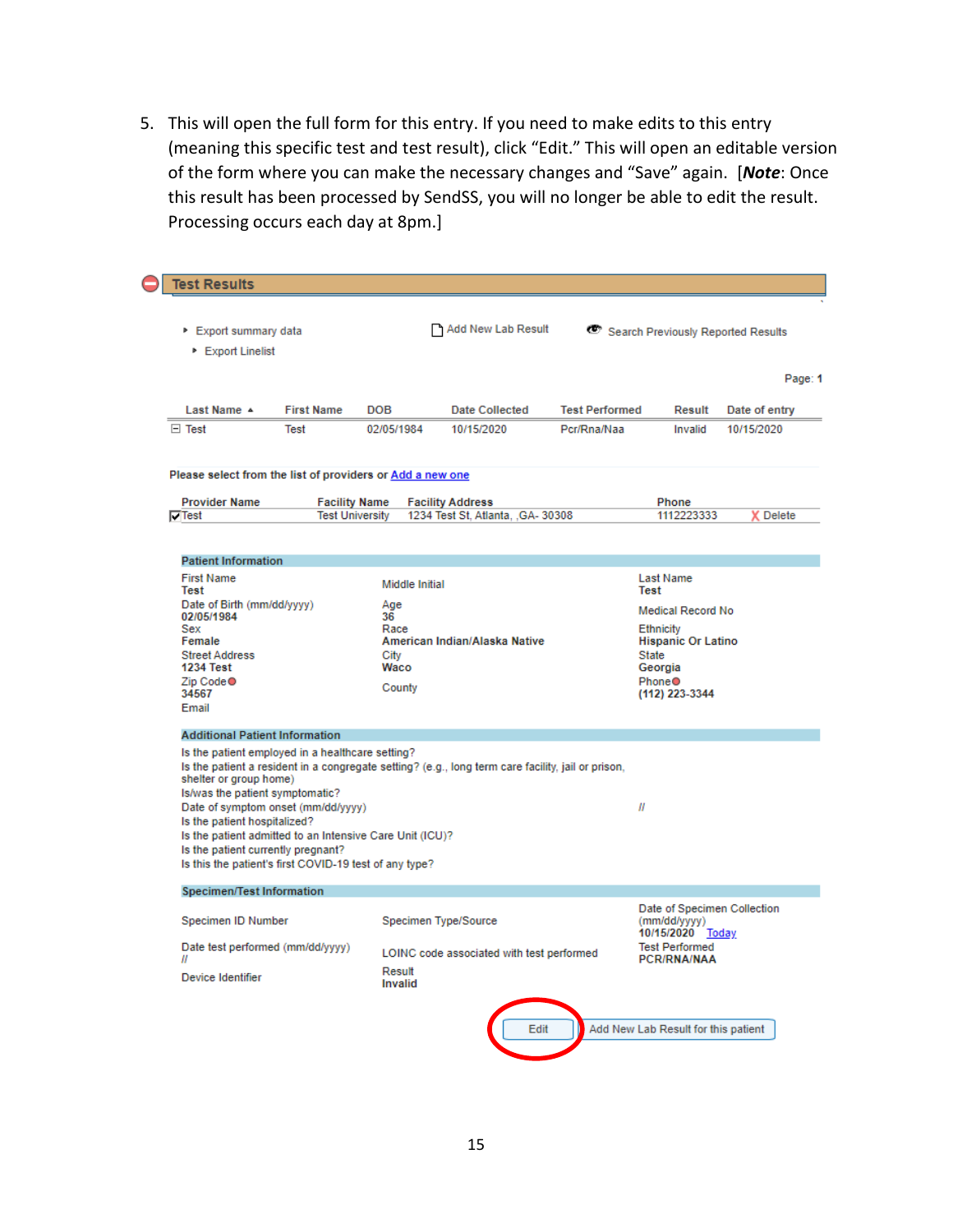# <span id="page-15-0"></span>Adding Additional Test Results for the Same Person

- 1. In some situations and settings, persons are tested multiple times. Each of these test results should be reported as a separate, or new, entry. New, recent results should not replace previously reported results.
- 2. You can either go directly to "Add New Lab Result" and enter the information in a new form (see instructions above) OR you can search for a person whose results you have previously reported result by using "Search Previously Reported Results."

#### COVID-19 POC Test Reporting

| <b>Test Results</b>   |                                                          |
|-----------------------|----------------------------------------------------------|
| ▶ Export summary data | Add New Lab Result<br>Search Previously Reported Results |
|                       |                                                          |

3. Search for the person by last and/or first name. Click the plus sign (+) to the left side of the last name for the person you were searching for to expand the entry.

| <b>Patient Last Name</b>                   |                            |            |                       | <b>Patient First Name</b>                |               |                                    |
|--------------------------------------------|----------------------------|------------|-----------------------|------------------------------------------|---------------|------------------------------------|
| <b>Test</b>                                |                            |            |                       |                                          |               |                                    |
| <b>Distances</b>                           |                            |            |                       | Date of Specimen Collection (mm/dd/yyyy) |               |                                    |
|                                            | Date of Entry (mm/dd/yyyy) |            |                       |                                          |               |                                    |
|                                            |                            |            |                       |                                          |               |                                    |
|                                            |                            |            |                       |                                          |               | Search                             |
|                                            |                            |            |                       |                                          |               |                                    |
| <b>Test Results</b>                        |                            |            |                       |                                          |               |                                    |
|                                            |                            |            |                       |                                          |               |                                    |
| ▶ Export summary data<br>▶ Export Linelist |                            |            | Add New Lab Result    |                                          |               | Search Previously Reported Results |
|                                            |                            |            |                       |                                          |               | Page: 1                            |
| Last Name 4                                | <b>First Name</b>          | <b>DOB</b> | <b>Date Collected</b> | <b>Test Performed</b>                    | <b>Result</b> | Date of entry                      |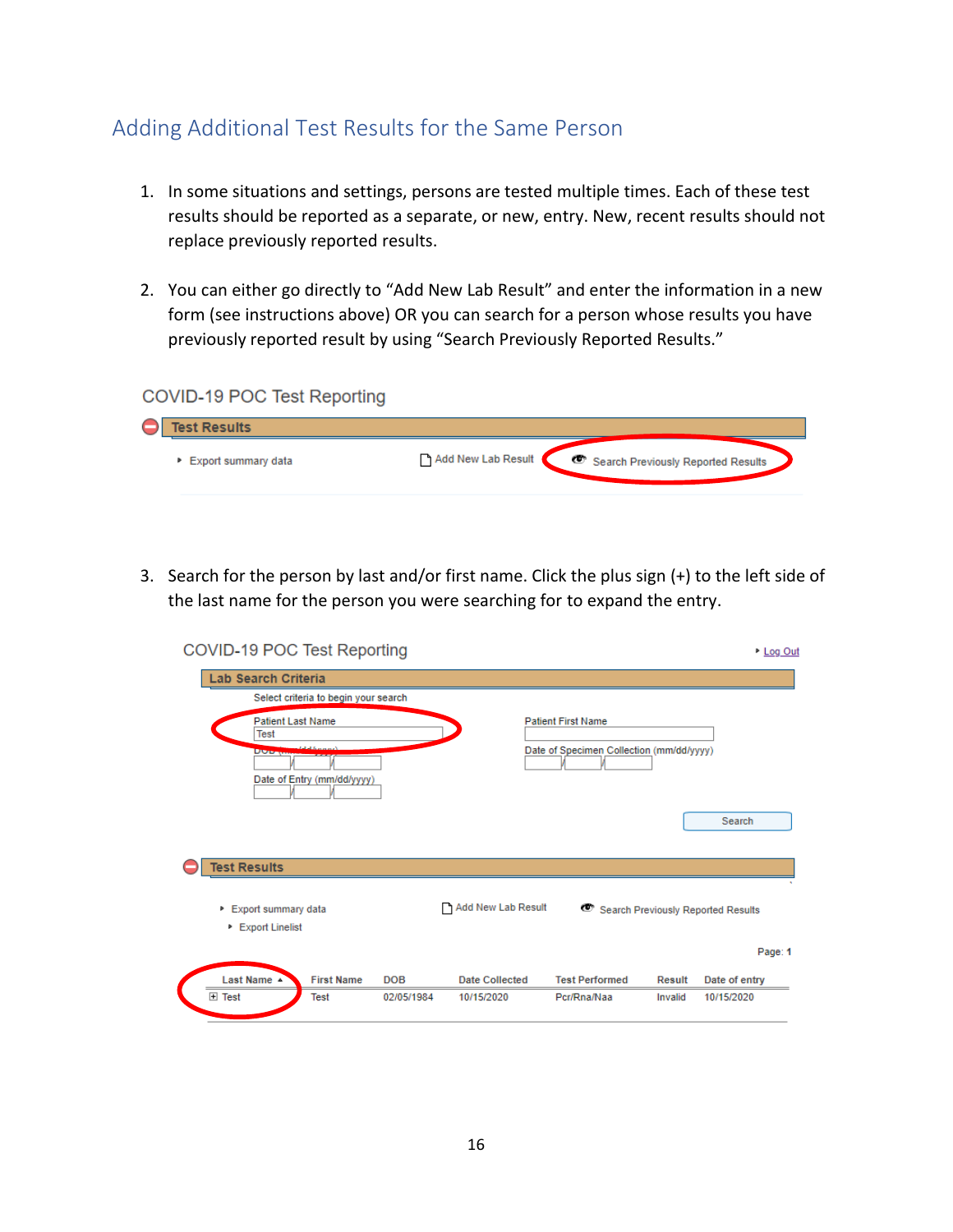4. Click "Add New Lab Result for this Patient."

| Last Name ▲<br>$\Box$ Test<br>Please select from the list of providers or Add a new one<br><b>Provider Name</b><br>$\nabla$ Test<br><b>Patient Information</b><br><b>First Name</b><br>Test<br>Date of Birth (mm/dd/yyyy)<br>02/05/1984<br>Sex<br>Female<br><b>Street Address</b><br><b>1234 Test</b><br>Zip Code <sup>O</sup><br>34567                                                                                                               | <b>First Name</b><br>Test<br><b>Facility Name</b><br><b>Test University</b> | <b>DOB</b><br>02/05/1984<br><b>Middle Initial</b><br>Age<br>36<br>Race<br>City | <b>Date Collected</b><br>10/15/2020<br><b>Facility Address</b><br>1234 Test St. Atlanta, .GA- 30308<br>American Indian/Alaska Native | <b>Test Performed</b><br>Pcr/Rna/Naa | <b>Result</b><br>Invalid<br><b>Phone</b><br>1112223333<br>Last Name<br>Test<br><b>Medical Record No</b><br><b>Ethnicity</b><br><b>Hispanic Or Latino</b> | Page: 1<br>Date of entry<br>10/15/2020<br><b>X</b> Delete |
|-------------------------------------------------------------------------------------------------------------------------------------------------------------------------------------------------------------------------------------------------------------------------------------------------------------------------------------------------------------------------------------------------------------------------------------------------------|-----------------------------------------------------------------------------|--------------------------------------------------------------------------------|--------------------------------------------------------------------------------------------------------------------------------------|--------------------------------------|----------------------------------------------------------------------------------------------------------------------------------------------------------|-----------------------------------------------------------|
|                                                                                                                                                                                                                                                                                                                                                                                                                                                       |                                                                             |                                                                                |                                                                                                                                      |                                      |                                                                                                                                                          |                                                           |
|                                                                                                                                                                                                                                                                                                                                                                                                                                                       |                                                                             |                                                                                |                                                                                                                                      |                                      |                                                                                                                                                          |                                                           |
|                                                                                                                                                                                                                                                                                                                                                                                                                                                       |                                                                             |                                                                                |                                                                                                                                      |                                      |                                                                                                                                                          |                                                           |
|                                                                                                                                                                                                                                                                                                                                                                                                                                                       |                                                                             |                                                                                |                                                                                                                                      |                                      |                                                                                                                                                          |                                                           |
|                                                                                                                                                                                                                                                                                                                                                                                                                                                       |                                                                             |                                                                                |                                                                                                                                      |                                      |                                                                                                                                                          |                                                           |
|                                                                                                                                                                                                                                                                                                                                                                                                                                                       |                                                                             |                                                                                |                                                                                                                                      |                                      |                                                                                                                                                          |                                                           |
| Email                                                                                                                                                                                                                                                                                                                                                                                                                                                 |                                                                             | Waco<br>County                                                                 |                                                                                                                                      |                                      | State<br>Georgia<br>Phone <sup>O</sup><br>(112) 223-3344                                                                                                 |                                                           |
| <b>Additional Patient Information</b>                                                                                                                                                                                                                                                                                                                                                                                                                 |                                                                             |                                                                                |                                                                                                                                      |                                      |                                                                                                                                                          |                                                           |
| Is the patient employed in a healthcare setting?<br>Is the patient a resident in a congregate setting? (e.g., long term care facility, jail or prison,<br>shelter or group home)<br>Is/was the patient symptomatic?<br>Date of symptom onset (mm/dd/yyyy)<br>Is the patient hospitalized?<br>Is the patient admitted to an Intensive Care Unit (ICU)?<br>Is the patient currently pregnant?<br>Is this the patient's first COVID-19 test of any type? |                                                                             |                                                                                |                                                                                                                                      | Ш                                    |                                                                                                                                                          |                                                           |
| Specimen/Test Information                                                                                                                                                                                                                                                                                                                                                                                                                             |                                                                             |                                                                                |                                                                                                                                      |                                      |                                                                                                                                                          |                                                           |
| Specimen ID Number                                                                                                                                                                                                                                                                                                                                                                                                                                    |                                                                             |                                                                                | Specimen Type/Source                                                                                                                 |                                      | Date of Specimen Collection<br>(mm/dd/yyyy)<br>10/15/2020 Today                                                                                          |                                                           |
| Date test performed (mm/dd/yyyy)<br>Ш                                                                                                                                                                                                                                                                                                                                                                                                                 |                                                                             |                                                                                | LOINC code associated with test performed                                                                                            |                                      | <b>Test Performed</b><br>PCR/RNA/NAA                                                                                                                     |                                                           |
| Device Identifier                                                                                                                                                                                                                                                                                                                                                                                                                                     |                                                                             | Result<br>Invalid                                                              |                                                                                                                                      |                                      |                                                                                                                                                          |                                                           |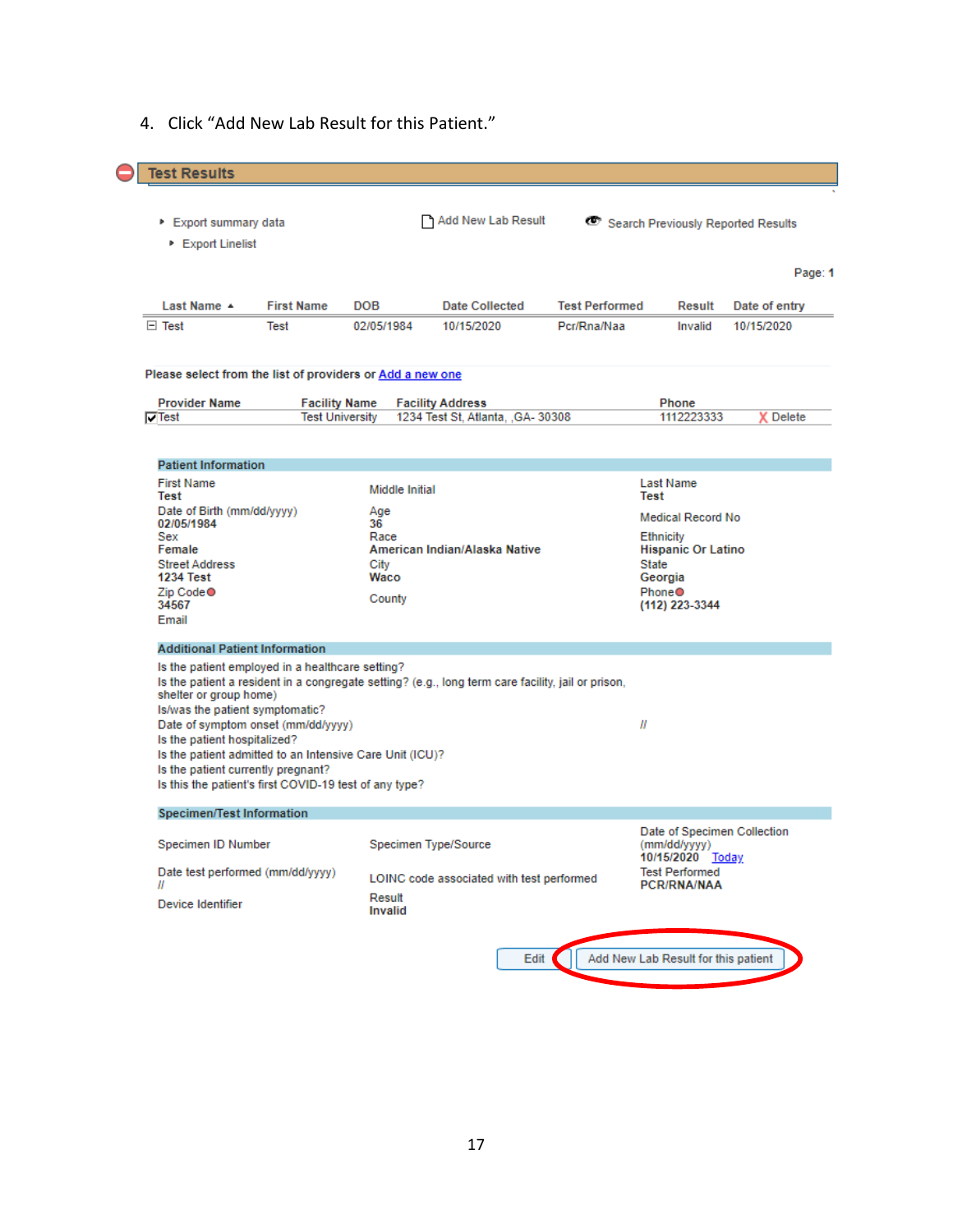5. This will open the form with pre-populated Provider and Patient Information. Please confirm this information is correct and then complete the remaining sections (Additional Patient Information and Specimen/Test Information). Click "Save."

|                     |                                                        | Please select from the list of providers or Add a new one                                             |                                                            |
|---------------------|--------------------------------------------------------|-------------------------------------------------------------------------------------------------------|------------------------------------------------------------|
|                     | <b>Provider Name</b><br>Test                           | <b>Facility Name Facility Address</b><br>1234 Test St. Atlanta. . GA- 30308<br><b>Test University</b> | Phone<br>1112223333<br>$\blacktriangleright$ Edit X Delete |
|                     | ⋒                                                      |                                                                                                       |                                                            |
| Pre-Populated       | <b>Patient Information</b>                             |                                                                                                       |                                                            |
|                     | <b>First Name</b>                                      | <b>Middle Initial</b>                                                                                 | <b>Last Name</b>                                           |
| Sections. Please    | <b>Test</b>                                            |                                                                                                       | <b>Test</b>                                                |
| confirm information | Date of Birth (mm/dd/yyyy)<br>105<br>02<br>11984       | Age<br>36                                                                                             | <b>Medical Record No</b>                                   |
| is still correct.   | Sex<br>Female<br>◡                                     | Race<br>American Indian/Alaska Native $\vee$                                                          | Ethnicity<br><b>Hispanic Or Latino</b><br>$\checkmark$     |
|                     | <b>Street Address</b>                                  | City                                                                                                  | State                                                      |
|                     | <b>1234 Test</b>                                       | Waco<br>$\checkmark$                                                                                  | Georgia<br>丷                                               |
|                     | Zip Code <sup>O</sup><br>34567                         | County<br>Choose One                                                                                  | Phone <sup>O</sup><br>$-223$<br>$-3344$<br>112             |
|                     | Email                                                  |                                                                                                       |                                                            |
|                     |                                                        |                                                                                                       |                                                            |
|                     | <b>Additional Patient Information</b>                  |                                                                                                       |                                                            |
|                     | Is the patient employed in a healthcare setting?       |                                                                                                       | $\bigcirc$ Yes $\bigcirc$ No $\bigcirc$ Unknown            |
|                     | shelter or group home)                                 | Is the patient a resident in a congregate setting? (e.g., long term care facility, jail or prison,    | $\bigcirc$ Yes $\bigcirc$ No $\bigcirc$ Unknown            |
|                     | Is/was the patient symptomatic?                        |                                                                                                       | $\bigcirc$ Yes $\bigcirc$ No $\bigcirc$ Unknown            |
|                     | Date of symptom onset (mm/dd/yyyy)                     |                                                                                                       |                                                            |
|                     | Is the patient hospitalized?                           |                                                                                                       | O Yes O No O Unknown                                       |
| This information    |                                                        | Is the patient admitted to an Intensive Care Unit (ICU)?                                              | O Yes O No O Unknown                                       |
|                     | Is the patient currently pregnant?                     |                                                                                                       | ○Yes ○No ○Unknown                                          |
| must be completed   | Is this the patient's first COVID-19 test of any type? |                                                                                                       | ○Yes ○No ○Unknown                                          |
| each time.          | <b>Specimen/Test Information</b>                       |                                                                                                       |                                                            |
|                     | Specimen ID Number                                     | Specimen Type/Source                                                                                  | Date of Specimen Collection<br>(mm/dd/yyyy) <sup>o</sup>   |
|                     |                                                        | Choose One                                                                                            | $\checkmark$                                               |
|                     | Date test performed (mm/dd/yyyy)<br>Device Identifier  | LOINC code associated with test performed<br>Result <sup>o</sup>                                      | Today<br>Test Performed <sup>o</sup><br>Choose One         |
|                     |                                                        | <b>Choose One</b><br>⌄                                                                                |                                                            |

Cancel

Save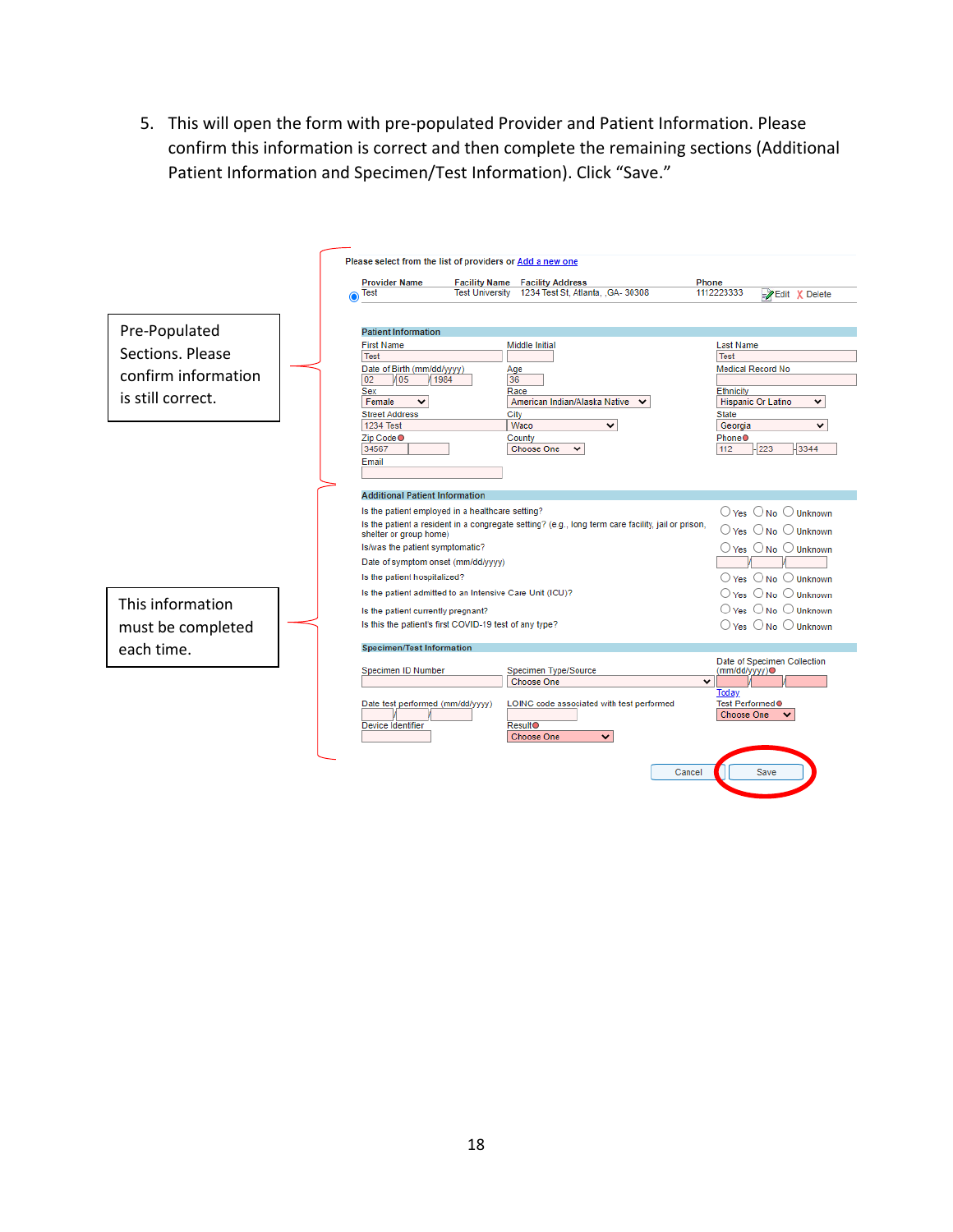# <span id="page-18-0"></span>Exporting Your Data

- 1. There are two options for exporting data that has been reported by your facility: "Export summary data" and "Export Linelist".
- 2. The option to "Export summary data" is available on the home screen after logging in.
- 3. When you click "Export summary data," a .csv file will download. This file contains a summary of the data that has been entered to date. The number of positive, negative, inconclusive, and invalid results reported are shown by date of entry.

| COVID-19 POC Test Reporting |                    |                                    | ▶ Log Out |
|-----------------------------|--------------------|------------------------------------|-----------|
| <b>Test Results</b>         |                    |                                    |           |
| Export summary data         | Add New Lab Result | Search Previously Reported Results |           |

4. The option to "Export Linelist" is available after selecting "Search Previously Reported Results."



5. You can use the search criteria to limit the line list to include only certain results, or click "Export Linelist" without any search criteria to receive a full line list of all results reported by your facility.